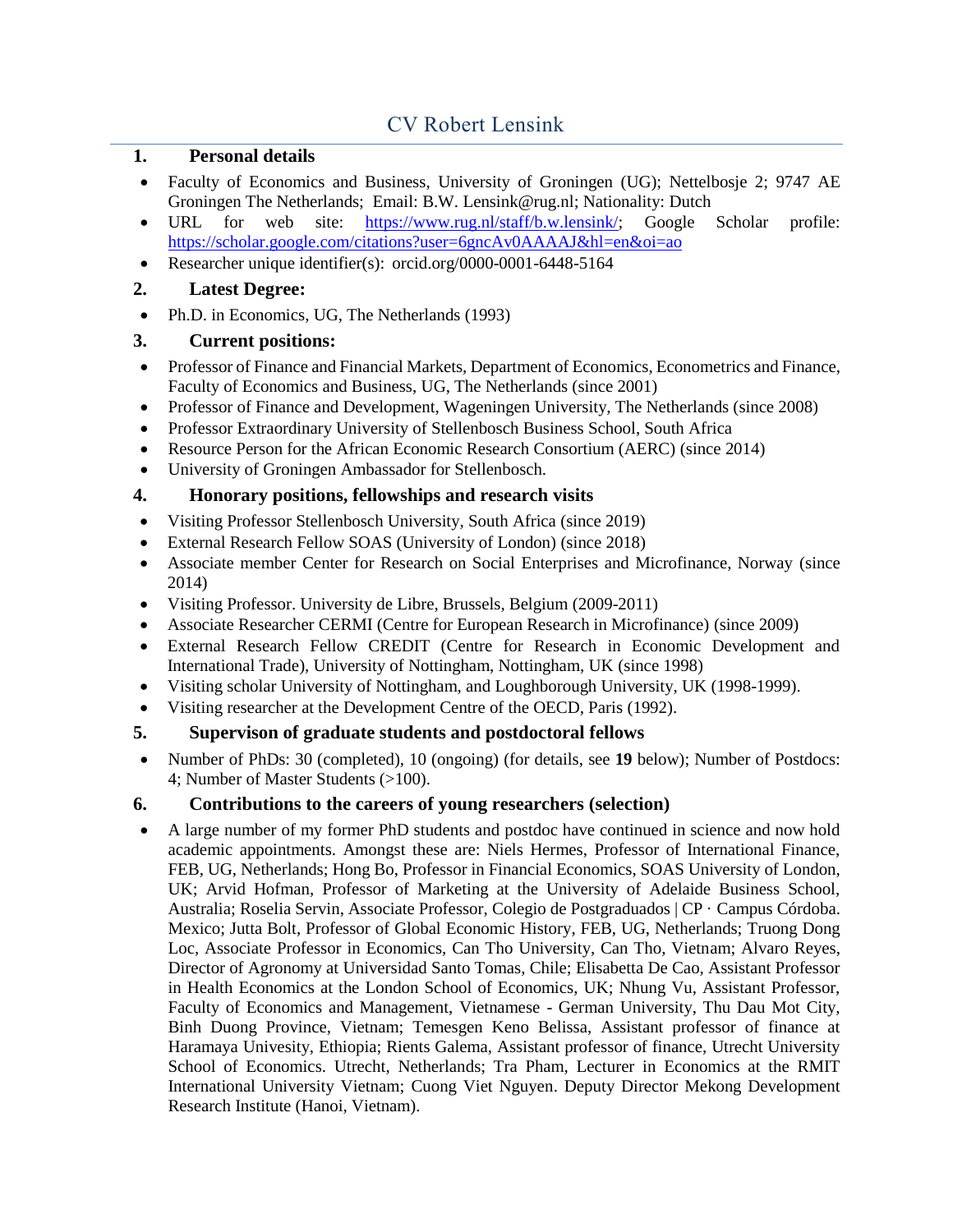Others have gained important positions in national policy bodies: Emanuel Barnea, Head of Macroprudential Policy Unit, Bank of Israel, Jerusalem, Israel; Remco Van Der Molen, Senior Economist, De Nederlandsche Bank (DNB), Amsterdam, Netherlands; Mark Thissen, Senior Researcher, Netherlands Environmental Assessment Agency, The Hague. Netherlands; Irina Stanga, Economist, De Nederlandsche Bank (Dutch Central Bank), Amsterdam, Netherlands.

#### **7. Selection of invited international presentations (Several each year; career total> 100)**

- 2020 Uptake, Use and Impact of Islamic Savings: Evidence from a Field Experiment in Pakistan EUDN Conference, Passau, Germany: 25/09/2020
- 2018 Does microcredit increase hope, aspirations and well-being? Evidence from Sierra Leone. The 2018 CBK Banking Symposium, Nairobi, Kenya: 07/12/2018
- 2018 Women Empowerment and Domestic Abuse. Heidelberg University, Germany: 08/01/2018.
- 2017 Improving trust and relaxing credit constraints to enhance uptake of weather insurance: A randomized controlled trial in Ethiopia. The 2017 Banking Symposium, Nairobi, Kenya: 08/12/2017.
- 2017 Placing Gender in the Contemporary Financial Inclusion Discourse. Moderator and speaker at the plenary session of the fifth European Research Conference on Microfinance, Portsmouth, UK: 13/06/2017
- 2015 Do gender and business trainings affect business outcomes: experimental evidence. Presentations at University of Munich and Passau University: 5/05/2015 and 6/05/2015.
- 2014 The Microfinance Myth: Recent developments and the role of microfinance plus. The XXII Finance Forum, Zaragoza, Spain: 21/11/2014.
- 2013 Do Business Trainings Affect Intertemporal Consumption Choices of Female Microfinance Borrowers. The first international conference Finance&Society, Rethinking Financial and Economic models for a post-crises era, Kedge Business School, Bordeaux: 25/06/2013.
- 2013 The relevance of using experimental games in microfinance research. The Third European Research Conference on Microfinance, Kristiansand, Norway: 11/06/2013.

### **8. Externally funded completed multidisciplinary research projects under my leadership (since 2009)**

- 2015-2020 Impact evaluation of the Microfinance Institution Sartawi. Funded by FMO. Grant 600,000 Euro
- 2016-2017 Agricultural insurance: assessing the impact of programmes targeted at smallholder farmers. Funded by 3ie (International initiative for impact evaluation). Grant 67000 Euro.
- 2013 Evaluability study of Sartawi. Funded by FMO. Grant 60,000 Euro.
- 2012-2016 Impact Evaluations of Dutch Co-Financing System (MFS II), India. Evaluating 12 projects/ organisations on education, gender, microfinance, agriculture, health. Funded by The Netherlands. Organisation for Scientific Research (NWO). Grant 1.5 million Euro. The multidisciplinary team contained 20 researchers from research institutes in the Netherlands and India.
- 2012-2016 Impact Evaluations of the Dutch Co-Financing System (MFS II), Ethiopia. Evaluating 13 projects/ NGOs. Various topics. Funded by NWO. Grant: 1.7 million Euro. The multidisciplinary team contained 20 researchers from research institutes in the Netherlands and Ethiopia.
- 2011-2014 Evaluation of "Business training services" for microfinance clients in Vietnam. Project funded by "3ie" (International initiative for impact evaluation). Grant: 500,000 Euro
- 2009 Internal Audit and Microfinance, Rwanda. NFP-TM-RWA-09/02.Grant: 150,000 Euro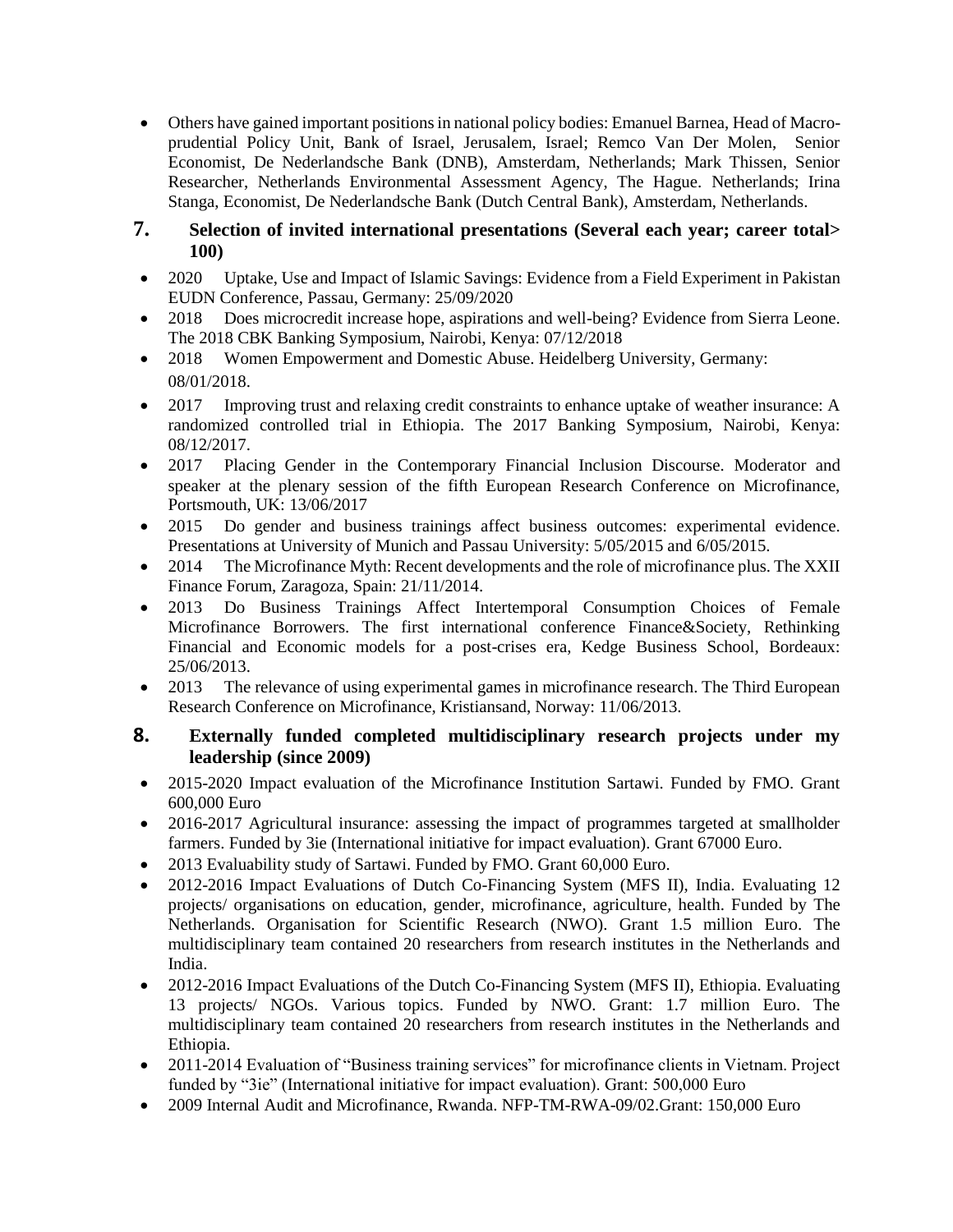#### **9. Current projects**

| Project Title                                                                                                                                                                                                                | <b>Funding source</b>                                                                      | Amount<br>(Euros) | Period    | My Role                                                                                                                                                                                        |
|------------------------------------------------------------------------------------------------------------------------------------------------------------------------------------------------------------------------------|--------------------------------------------------------------------------------------------|-------------------|-----------|------------------------------------------------------------------------------------------------------------------------------------------------------------------------------------------------|
| Improving food and NWA<br>nutrition security by<br>enhancing women's<br>empowerment                                                                                                                                          |                                                                                            | 2000000           | 2021-2026 | PI and project leader                                                                                                                                                                          |
| Empowering<br>women by relieving<br>external<br>economic<br>constraints<br>and<br>internal psychology-<br>barriers;<br>based<br>Theory<br>and<br>empirical evidence<br>from a microfinance<br>intervention<br>in<br>Vietnam. | <b>NWO</b>                                                                                 | 750000            | 2021-2026 | PI and project leader                                                                                                                                                                          |
| Scaling-up<br>Interventions<br>in<br>South-East<br>Asia<br>(SUNI-SEA).                                                                                                                                                       | <b>NCD H2020 (EU)</b>                                                                      | 2000000           | 2019-2023 | Work package 2 leader;<br>Member<br>of<br>the<br>executive board; and co-<br>PI. Senior researcher.                                                                                            |
| Delivering Inclusive ESRC/DFID<br>Financial<br>Development<br>and<br>Growth                                                                                                                                                  |                                                                                            | 1995000           | 2016-2021 | $Co-PI/$<br>senior-<br>investigator. I am one of<br>the key researchers of<br>the project. I was a<br>member of the small<br>who<br>group<br>wrote.<br>presented and defended<br>the proposal. |
| Information<br>transparency<br>systems as low cost<br>scalable solution to<br>farmers                                                                                                                                        | Netherlands 600000<br><b>The</b><br>Organisation<br>for<br>Scientific<br>Research<br>(NWO) |                   | 2015-2020 | PI. I am the Project<br>leader                                                                                                                                                                 |

### **10. Commisions of trust**

- 2019-Member of the Academic Review Board of IOM's (International Organisation for Migration) GMDAC Impact Evaluation Programme on IOM Awareness Raising Campaigns
- 2019 Member of the review panel for Call 1 projects on Evaluating Complex Interventions. Centre of Excellence for Development Impact and Learning (CEDIL), London, UK.
- 2017 Member of the Assessment Panel for the NERC/DFID/ESRC "Building resilience to natural disasters using financial instruments" funding call, London, UK
- 2017-present Member of the steering committee of NWO/WOTRO [\(https://www.nwo.nl/en/news](https://www.nwo.nl/en/news-andevents/)[andevents/](https://www.nwo.nl/en/news-andevents/) news/2017/wotro/2017.05.08-steering-committee.html)
- 2011 Scientific Advisor International Review Panel for the 3rd round of the 3ie Open Window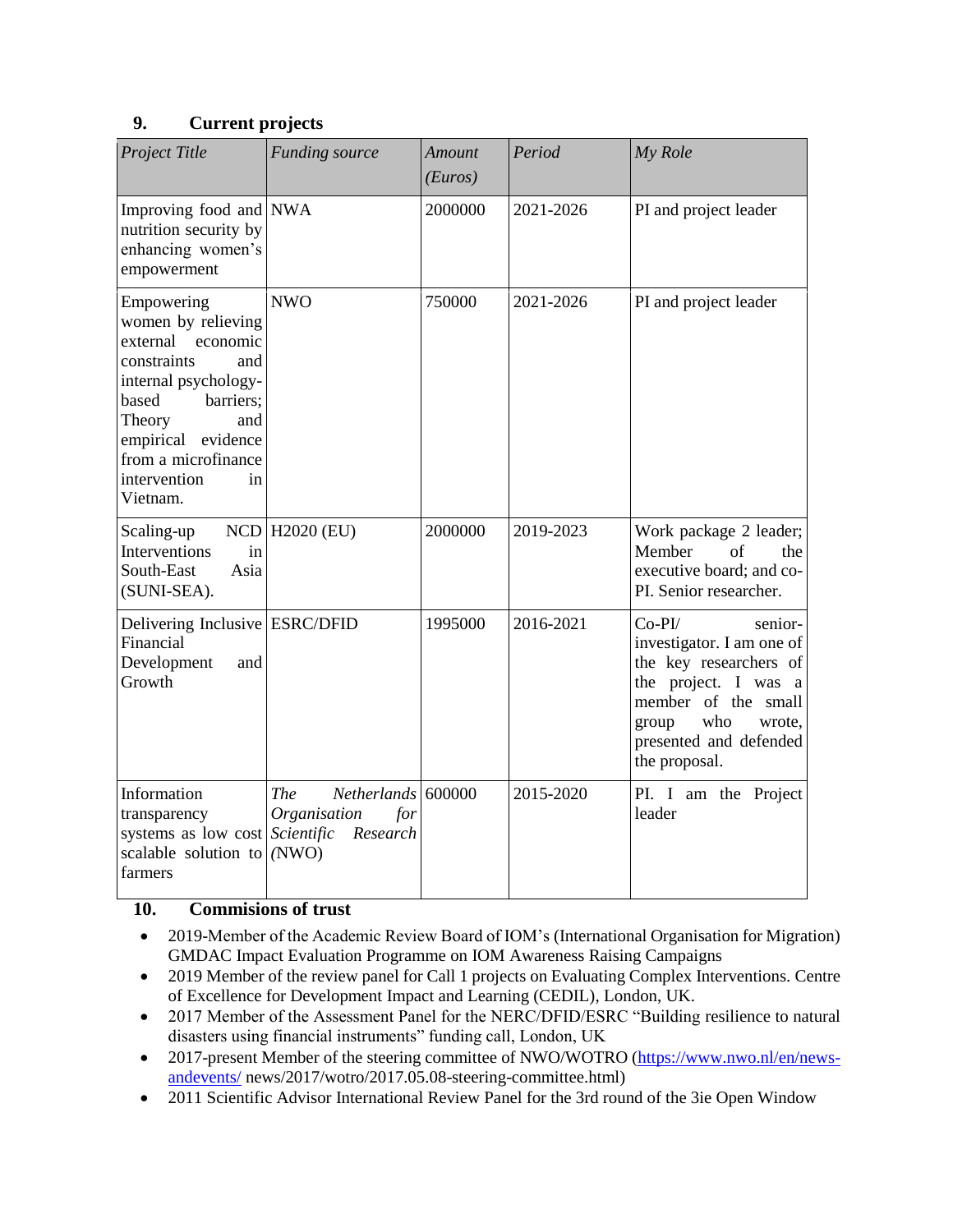- 2009-2010: Chair of the International Review Panel of the 1st and 2nd round of the 3ie Open Window
- 2009 present External Advisor for impact evaluation studies funded by 3ie

### **11. Institutional responsibilities**

- 2003-2009 Chair of the Department of Finance, Faculty of Economics and Business, UG
- 2010-present (Scientific) Director Centre of Banking Insurance and Finance (CIBIF)
- 2009-2015 Director of the Research Programme "Economics, Econometrics and Finance (IEEF)", UG
- 2011-present Chair of the Board of Governors of Globalization Studies Groningen (GSG)
- From January 2021 onwards, Vice-dean research and Director Research School (SOM), Faculty of Economics and Business, UG.

### **12. Memberships of scientific societies**

• 2016-present. Full member of the European Development Research Network (EUDN)

### **13. Organisation of scientific meetings (selection of)**

- 2016-present Program Committee Member, Finance and Development Workshop, Berlin. Organised by DIW Berlin - German Institute for Economic Research.
- 2009 -present Scientific Committee Member, European Research Conferences on Microfinance in Brussels (2009), Groningen (2011), Kristiansand (2013), Geneva (2015), Porthsmouth (2017), Paris (2019).
- 2011 Chair of Organising Committee, Second European Research Conference on Microfinance (Groningen, the Netherlands; 16-18 June)
- 2007 Organiser, First International Conference of CIBIF on Microfinance (Groningen)
- 2005 Organiser, International Microfinance Workshop (Groningen)

### **14. Honours and awards**

- 2018 Officer of the Order of Orange-Nassau (April 2018) [\(https://www.rug.nl/news/2018/04/prof.](https://www.rug.nl/news/2018/04/prof.-robert-lensink-appointed-officer-of-the-order-of-orange-nassau) [robert-lensink-appointed-officer-of-the-order-of-orange-nassau\)](https://www.rug.nl/news/2018/04/prof.-robert-lensink-appointed-officer-of-the-order-of-orange-nassau)
- 2011 SOM Outstanding Researcher Award (FEB, UG)

### **15. Citations**

- Google Scholar: in total 15978 citations (April, 2022)
- Google Scholar: h-index =  $60$  (April, 2022)
- Google Scholar: i-10 index =  $146$  (April, 2022)

### **16. Teaching activities**

- 2014-present Summerschool Field Experiments in Developing Countries/ Financial Inclusion and Sustainable Growth (China (2017), Netherlands (2015-); Kenya (2018); Sierra-Leone (2015), South-Africa (2019; 2020, online); Vietnam (2014; 2017).
- 1989-present University of Groningen: Behavioral Economics and Experimental Design; Development Economics; Development Finance; Corporate Finance; Financial Markets; International economics; Macro Economics; Development Problems; Econometrics
- 2008-present Wageningen University (2008-present): Microfinance;
- Other: University of Economics of Budapest, Hungary (1990-1991): International economics; University of Nottingham, UK (1998-2000): Development Economics; University de Libre, Brussels, Belgium (2009-2011): Microfinance; NAKE (the Netherlands Network of Quantitative Economics, 1997-2013): Micro-economics of Banking; Development Economics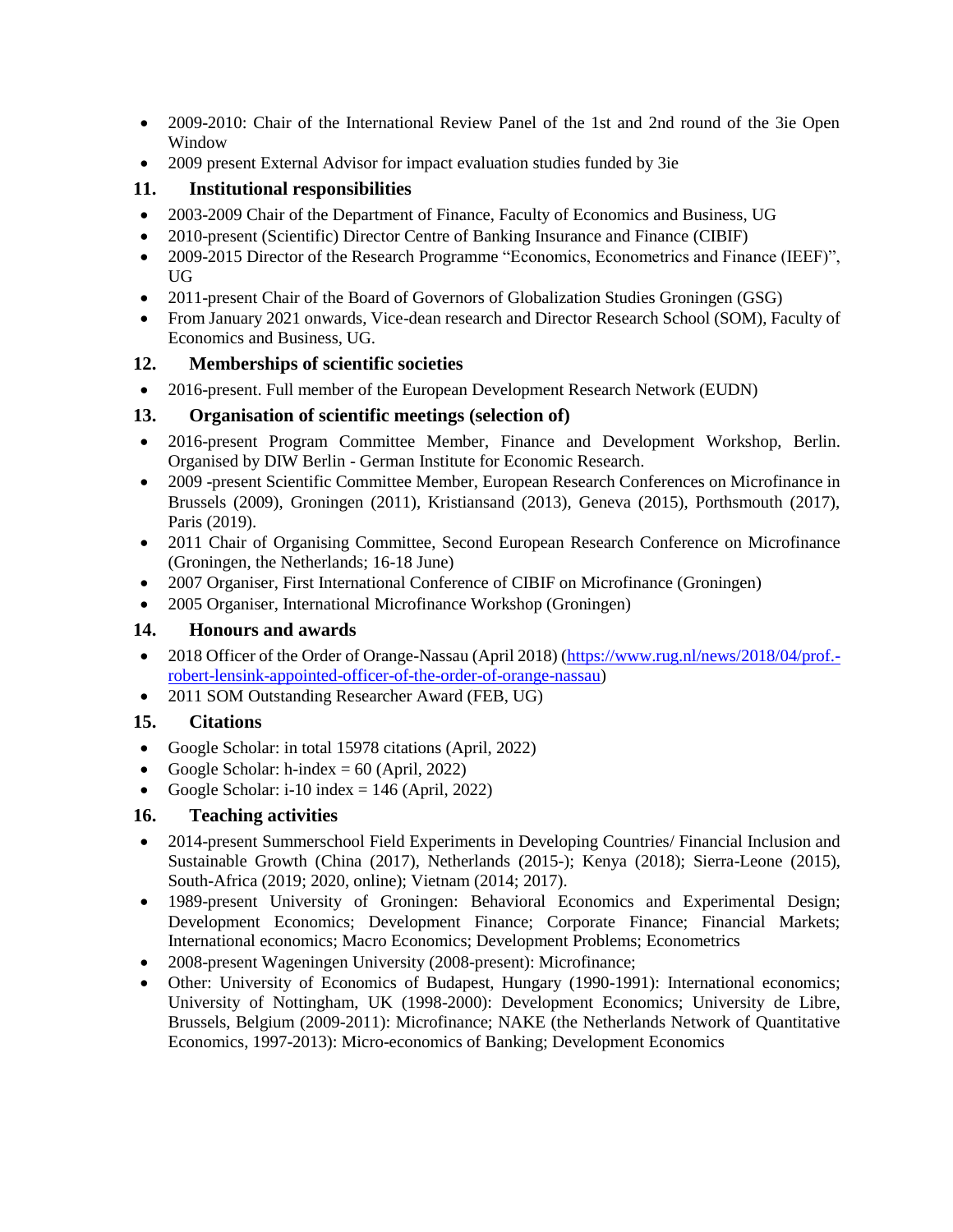## **17. External PhD Examiner (2000-2020)**

- Aix-Marseille University (France), Australian National University (Australia), Erasmus University Rotterdam, Free University Amsterdam, Gothenburg Business School, Maastricht University, Radboud University Nijmegen, Shiv Nadar University (India), Tilburg University, UG, University of Nottingham, University of Deakon (Australia), University of Birmingham (UK), University of Amsterdam, Utrecht University, University of Sheffield (UK), Wageningen University, University of Cape Town (South Africa), University of East Anglia (UK), University of Twente
- I have participated 50 times in PhD reading committees (or as external examiner) (2000-July 2019) (for details, see **20**, below).

## **18. Publications**

#### *Journal Publications with article influence percentile score>90 (2015 Eigenfactor.org)*

- Transforming Agribusiness in Developing Countries: SDGs and the Role of FinTech, *Current Opinion in Environmental Sustainability (COSUST)* (+ R. Hinson and A. Mueller), 2019 ; Vol. 41. pp. 1-9.
- Liquidity constraints, informal institutions, and the adoption of weather insurance: A randomized controlled Trial in Ethiopia, *Journal of Development Economics* (2019), 140: 269-278 (+T. Belissa, E. Bulte, F. Cecchi and S. Gangopadhya)
- Women's empowerment and domestic abuse: Experimental evidence from Vietnam. *European Economic Review* (2019) 115:172-191. (+ E. Bulte)
- Do Gender and Business Trainings Affect Business Outcomes?: Experimental Evidence from Vietnam, *Management Science* (2017) 63(9), pp. 2885–2902 (+E. Bulte and N. Vu).
- Financial Literacy and Financial Behavior: Experimental Evidence from Rural Rwanda. *Economic Journal* (2016), 126, Issue 594, Pages 1571–1599 (+ A. Sayinzoga and E. Bulte)
- Do Powerful CEOS Determine Microfinance Performance, *Journal of Management Studies*, 49 (2012), 718–742 (+ R. Galema and R. Mersland).
- Violent Conflict and Behavior: a Field Experiment in Burundi, *American Economic Review*, 102 (2012), 941-964 (+M. Voors, E. Nillesen, P. Verwimp, E. Bulte, and D. van Soest)
- The Empirics of Microfinance: What do we Know?, *Economic Journal*, 117, 517, (2007), F1-F11 (+N. Hermes).
- On Joint Liability Lending and the Peer Selection Effect, *Economic Journal*, 115, (2005), 1012- 1020 (+S Gangopadhay and M Ghatak)
- The Option to Wait to Invest and Equilibrium Credit Rationing, *Journal of Money, Credit and Banking*, 34 (2002), 221-226. (+ E. Sterken)
- Asymmetric Information, Irreversible Investment and the Optimal Level of Investment, *Journal of Public Economics*, 79 (2001), 365-374. (+ E. Sterken)

### *Revise&Resubmit*

- Uptake, Use, and Impact of Islamic Savings: Evidence from a Field Experiment in Pakistan *Journal of Development economics* (+S. Ahmad and A. Mueller)
- Religion, social desirability bias and financial inclusion: Evidence from a list experiment on Islamic (micro-)finance. *Journal of Behavioral and Experimental Finance* (+S. Ahmad and A. Mueller)

### *Full List of Publications in Refereed Journals*

- Do smallholder farmers prefer commitment or flexibility in pension savings accounts? A randomised experiment of cocoa farmers in Ghana,*Journal of Pension Economics and Finance* (2022)*.<https://doi.org/10.1017/S1474747221000457>* (+ D. Kos)
- Short and Medium Term Impacts of an Employability Training: Evidence from a Randomized Field Experiment in Rwanda. *Journal of African Economies* (+A. Alcid, E. Bulte, A. Sayingoza and M. Treurniet).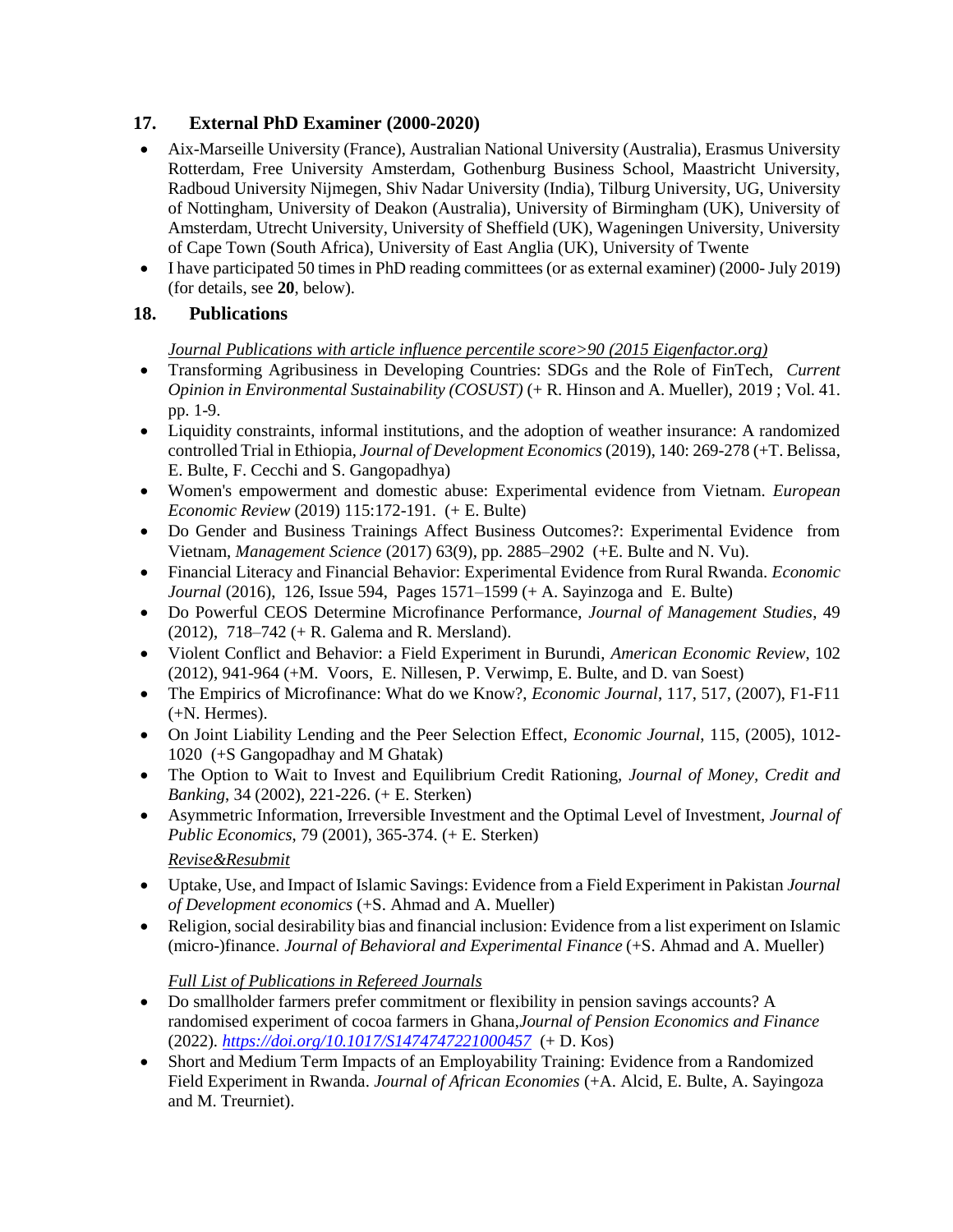- Boosting Survey Response Rates by Announcing Undefined Lottery Prizes in Invitation Email Subject Lines: Evidence from a Global Randomized Controlled Trial. *Survey Research Methods* (+S. Ahmad and A. Mueller), in press
- Trapped by the lack of control over savings: Evidence from Pakistan*. Frontiers in Psychology*  (+.E. Van Dongen,S. Ahmad, and A. Mueller), in press
- Credit-linked insurance bundles in Zambia: Evidence from the aftermath of a shock. *Agricultural Finance Review* (+M. van Asseldonk and G. Onumah), in press.
- The Origins of Optimism: a Lab-in-the-Field Experiment among Microfinance Clients in Bolivia. *Economic Development and Cultural Change* (+ F. Cecchi and E. Voermans), in press.
- Provisioning over the business cycle: Some insights from the microfinance industry. *International Review of Financial Analysis* (2021) (+ H.T.S. Hessou, I. Soumare and H. Tchakoute Tchuigoua), in press
- Do smallholder farmers prefer commitment or flexibility in pensions savings accounts? A randomized experiment of cocoa farmers in Ghana. *Journal of Pension Economics&Finance*  $(2021)$  (+ D. Kos), in press
- Liquidity defaults and progressive lending in microfinance: A lab-in-the field experiment in Bolivia. *Review of Development Economics* (2021), 25 (4), 2013-2030 (+ F Cecchi and T Koster)
- Core health-components, contextual factors and program elements of community-based interventions in Southeast Asia. *BMC Public Health* (2021), 21 (+Z. Pardoel, S.A. Reijneveld …..and J.A. Landsman)
- The Plus in Credit-Plus-Technical Assistance: Evidence from a Rural Microcredit Programme in Bolivia. *Journal of Development Studies* (2021), 58 (2), 275-291 (+ F Cecchi, S. Eriksen and A. Garcia)
- Empowerment and Intimate Partner Violence: Domestic Abuse when Household Income is Uncertain. *Review of Development Economics* (2021), 25, 148-162, [https://doi.org/10.1111/rode.12715,](https://doi.org/10.1111/rode.12715) (+E. Bulte).
- The Double Bottom Line of Microfinance: A Global Comparison between Conventional and Islamic Microfinance. *World Development* (2020), 136, December, <https://doi.org/10.1016/j.worlddev.2020.105130> (+S. Ahmad and A. Mueller), in press.
- Effects of Index Insurance on Demand and Supply of Credit Evidence from Ethiopia. *American Journal of Agricultural Economics* (2020), June, 1511-1533.<https://doi.org/10.1111/ajae.12105> (+ T. Belissa and A. Winkel).
- Does microcredit increase aspirational hope? Evidence from a group lending scheme in Sierra Leone. *World Development* (2020), 128, April, 104861 https://doi.org/10.1016/j.worlddev.2019.104861 (+ A. Garcia and M. Voors)
- Randomized interventions and "real" treatment effects: A cautionary tale and an example. *World Development* (2020), 127, March, (+ E. Bulte and S. Di falco).
- A relational perspective on women's empowerment: Intimate partner violence and empowerment among women entrepreneurs in Vietnam, *British Journal of Social Psychology* (2020), 59, 365– 386, https://doi.org/10.1111/bjso.12348, (+M. Huis, N.Hansen and S. Otten)
- Political Connections and Households' Access to Bank Loans: Evidence from China. *Economic Research*, 33.1, 2020, 288-309 (+N.Hermes and L. Li)
- Transforming Agribusiness in Developing Countries: SDGs and the Role of FinTech, *Current Opinion in Environmental Sustainability (COSUST)*, 41, 2019, 1-9. (+ R. Hinson and A. Mueller).
- Risk and ambiguity aversion behavior in index-based insurance uptake decisions: Experimental evidence from Ethiopia, *Journal of Economic Behavior&Organization* (2020), [https://doi.org/10.1016/j.jebo.2019.07.018,](https://doi.org/10.1016/j.jebo.2019.07.018) 180, 718-730 (+ T. Belissa and M. van Asseldonk)
- Does Bundling Crop Insurance with Certified Seeds Crowd-in Investments? Experimental Evidence from Kenya, *Journal of Economic Behavior & Organization* (2020);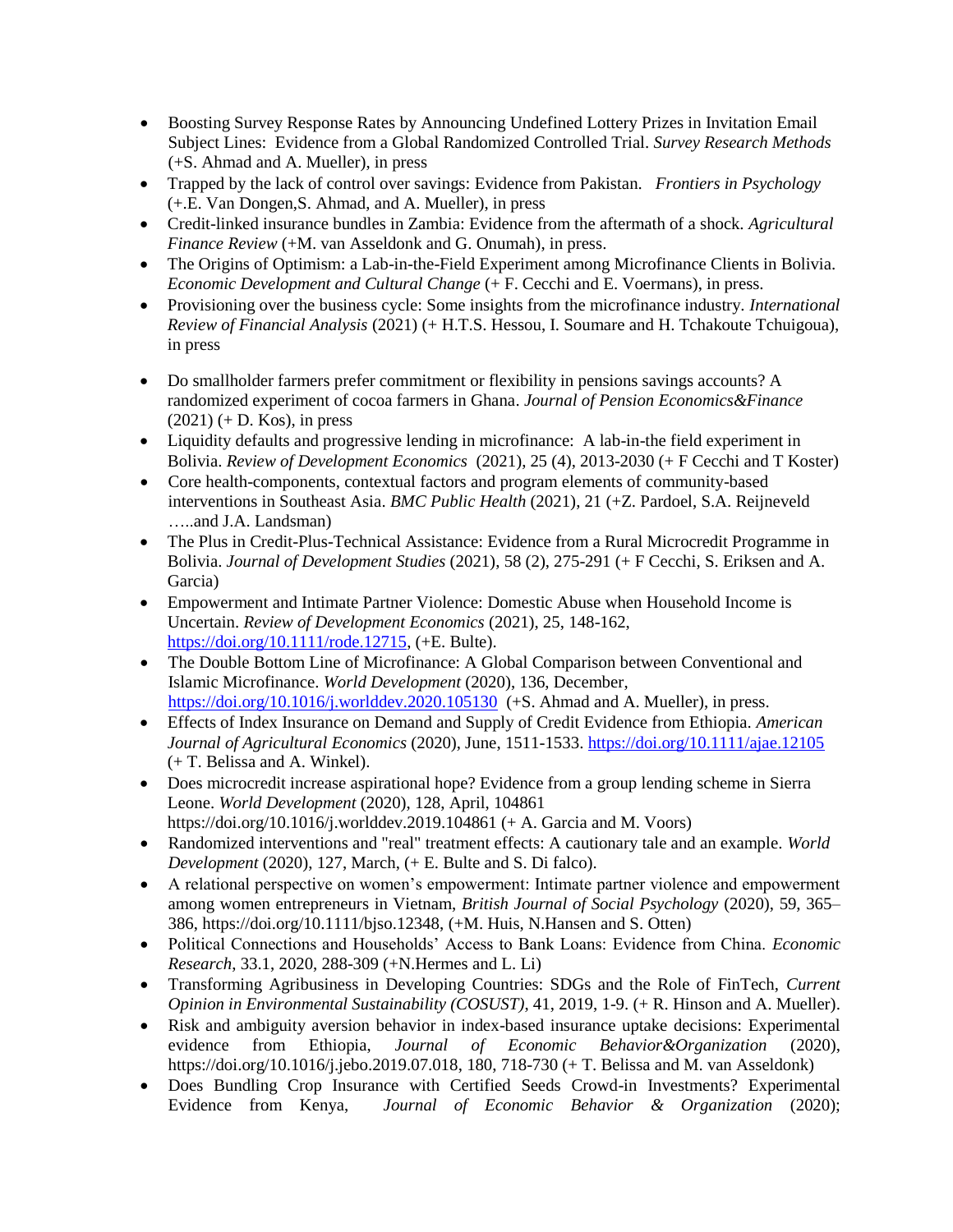[https://doi.org/10.1016/j.jebo.2019.07.006,](https://doi.org/10.1016/j.jebo.2019.07.006) 180, 744-757 (+ E. Bulte, F. Cecchi, A. Marr and M. van Asseldonk)

- Liquidity constraints, informal institutions, and the adoption of weather insurance: A randomized controlled Trial in Ethiopia, *Journal of Development Economics* (2019), 140, 269-278 (+T. Belissa, E. Bulte, F. Cecchi and S. Gangopadhya)
- Women's empowerment and domestic abuse: Experimental evidence from Vietnam. *European Economic Review* (2019), 115, 172-191. (+ E. Bulte)
- Impacts of the gender and entrepreneurship together ahead (GET ahead) training on empowerment of female microfinance borrowers in Northern Vietnam. *World Development* (2019), 20, 46-61. (+M. Huis, N. Vu and N. Hansen)
- The impact of a goal-setting training and husbands' involvement on women's empowerment: First evidence from an intervention among female microfinance borrowers in Sri Lanka, *The Journal of Community & Applied Social Psychology* (2019), 29 (4), 336-351 (+ M. Huis, N. Hansen and S. Otten)..
- Do microfinance institutions benefit from integrating financial and non-financial services. *Applied Economics*. (2018), 50, 2386-2401 (+ Mersland, R., Vu, N. & Zamore)
- The impact of a gender and business training on income hiding: An experimental study in Vietnam. *Journal of Economic Behavior and Organisation* (2018), 148, 241-259 (+E. Bulte and A. Winkel).
- Liquidity constraints and willingness to pay for solar lamps and water filters in Jakarta. *European Journal of Development Research*. (2018), 30(4), 577-587. (+ T. Raster and A. Timmer)
- A Three-Dimensional Model of Women's Empowerment: Implications in the Field of Microfinance and Future Directions, *Frontiers in Psychology*, 28 September 2017; <https://doi.org/10.3389/fpsyg.2017.01678> (+ M. Huis, N. Hansen, and S. Otten)
- Community Conversations as a Strategy to Change Harmful Traditional Practices against Women, *Applied Economic Letters* (2017) 4(2), 72-64 (+E. de Cao, M Huis and S. Jemaneh).
- Do Gender and Business Trainings Affect Business Outcomes?: Experimental Evidence from Vietnam, *Management Science* (2017) 63(9), 2885–2902 (+E. Bulte and N. Vu).
- Do Savings and Credit Institutions Reduce Vulnerability? New Evidence from Mexico, *Review of Income and Wealth* (2017), 63 (2), 335–352, (+M. Van den Berg and R. Servin).
- Trade Credit Use and Competition in the Value Chain: Evidence from Vietnam, *Economics of Transition (*2016), 24 (4), 765-795 (+N. Hermes, C. Lutz and U. N. Lam Thu)
- Gender training and female empowerment: Experimental evidence from Vietnam, *Economics Letters* (2016), 145 (C), 117-119 (+ E Bulte and N. Vu).
- Financial Literacy and Financial Behavior: Experimental Evidence from Rural Rwanda*. Economic Journal* (2016), 126 (594), 1571–1599 (+ A. Sayinzoga and E. Bulte)
- Capital Account Liberalization and Income Inequality, *Journal of International Money and Finance*,(2016), 61, 143-162. (+S. Bumann).
- Adoption and impact of index-insurance and credit for smallholder farmers in developing countries: A systematic review. *Agricultural Finance Review* (2016), 76, 94-118 (+A. Marr, A., Winkel, M. van Asseldonk and E. Bulte).
- The determinants of trade credit use: the case of the Tanzanian rice market, *Applied Economics* (2015), 47:30, 3164-3174, DOI: 10.1080/00036846.2015.1013607 (+N Hermes, E. Kihanga and C. Lutz)
- Measuring the impact of an ongoing microcredit project: Evidence from a study in Ghana, *Journal of Development Effectiveness* (2015), DOI:10.1080/19439342.2015.1095782 (+S. Eriksen)
- Loan Officers' gender and Microfinance Repayment Rates, *Journal of Development Studies* (2015), 51 (9), 1241-1254 (+ M. Van den Berg and R. Servin)
- Cash or In-Kind Transfers? Evidence from a Randomised, Controlled Trial in Delhi, India, *Journal of Development Studies* (2015), 51 (6), 660-673 (+ S. Gangopadhyay and B. Yadev)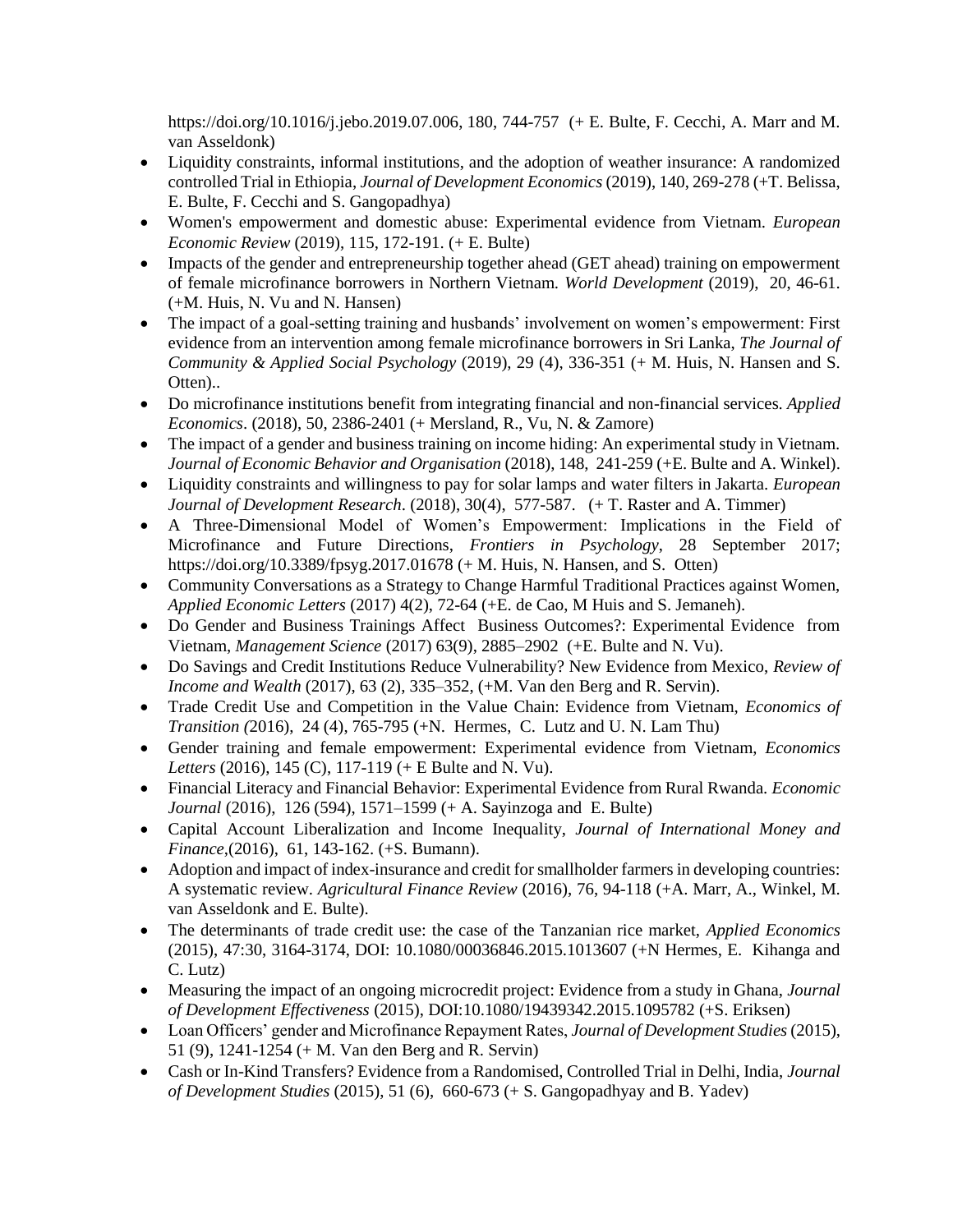- Asymmetric group loans, non-assortative matching and adverse selection, *Economics Letters*, (2014), 124, 185-187 (+ S. Gangopadhyay)
- Slavery, Statehood, and Economic Development in Sub-Saharan Africa, *World Development*, (2014), 57, 148-163 (+J. Bolt and D. Bezemer)
- What can we learn from impact evaluations? *European Journal of Development Research* (2014), 26, 12-17.
- Institutions and Bank Performance; A Stochastic Frontier Analysis, *Oxford Bulletin of Economics and Statistics* (2014) 76 (1). 67 - 92 (+ A. Meesters),.
- Social and Financial Exclusion: The Role of Microfinance , *Rivista Italiana degli Economisti (The journal of the Italian Economic Association)*, (2013), 3, 293- 297 (+L. Becchetti, A. Boot, and A. Zazzaro).
- Financial liberalization and economic growth: a meta analysis, *Journal of International Money and Finance*, (2013), 33, 255-281 (+S. Bumann and N. Hermes)
- Group lending with correlated project outcomes, *Economics Letters*, (2012), 117, 445-447 (+T. Katzur).
- Ownership and technical efficiency of microfinance institutions: Empirical evidence from Latin America, *Journal of Banking and Finance*, (2012), 36, 2136-2144 (+R Servin and M. van den Berg)
- Do Powerful CEOS Determine Microfinance Performance, *Journal of Management Studies*, (2012), 49, 718–742 (+ R. Galema and R. Mersland).
- Violent Conflict and Behavior: a Field Experiment in Burundi, *American Economic Review*, (2012), 102, 941-964 (+M. Voors, E. Nillesen, P. Verwimp, E. Bulte, and D. van Soest)
- The Impact of Trade Credit on Customer Switching Behaviour: Evidence from the Tanzanian Rice Market, *Journal of Development Studies* (2012), 48(3), 363-377 (+N.Hermes, E. Kihanga and C. Lutz).
- The impact of microcredit on self-employment profits in Vietnam, *Economics of Transition*, (2012), 20 (1), 73–111 (+T.T.T. Pham)
- Recent developments in microfinance and the impact of the financial crisis, *Ethical Perspectives*, (2011), 18 (4), 569-590
- International Diversification and Microfinance, *Journal of International Money and Finance*, (2011), 30 (3), 507-515, (+ R Galema and L. Spierdijk).
- Microfinance: its Impact, Outreach and Sustainability, *World Development*, (2011) ,39, 875-881. (+ N. Hermes).
- Outreach and Efficiency of Microfinance Institutions, *World Development*, (2011), 39 (6), 938- 948 (+ N. Hermes and A. Meesters).
- Group Lending and the Role of the Groupleader, *Small Business Economics*, (2011), 36, 299-321. (+ N. Hermes and R. van Eijkel).
- The Impact of Work Migration and Non-Work Migration on Household Welfare, Poverty and Inequality: New Evidence from Vietnam, *Economics of Transition*, (2011), 19(4), 771–799 (+N.V. Cuong and M. van den Berg).
- On the Signaling Property of Debt Maturity: Empirical Evidence from a Private Bank in Vietnam, *Applied Economics Letters*, (2011), feb, 1-8 (+T.T.T. Pham).
- The Credit Constraints of Market Oriented Farmers in Chile, *Journal of Development Studies*, 2011, 47 (12), 1851–1868 (+A. Reyes)
- Stock Market Efficiency in Thin Trading Markets: The Case of the Vietnamese Stock Market, *Applied Economics*, 2010, 42 (27), 3519-3532 (+ T.D. Loc and G. Lanjouw)
- Does Group Affiliation Increase Firm Value for Diversified Groups: New Evidence from Indian Companies, *Journal of Empirical Finance*, (2010), 17, 332-344 (+ R van der Molen)
- Does Group Affiliation Improve Firm Performance? The Case of Chinese State-owned Firms, *Journal of Development Studies*, (2009), 45 (10), 1615 - 1632 (+Yu Huanjun and H van ).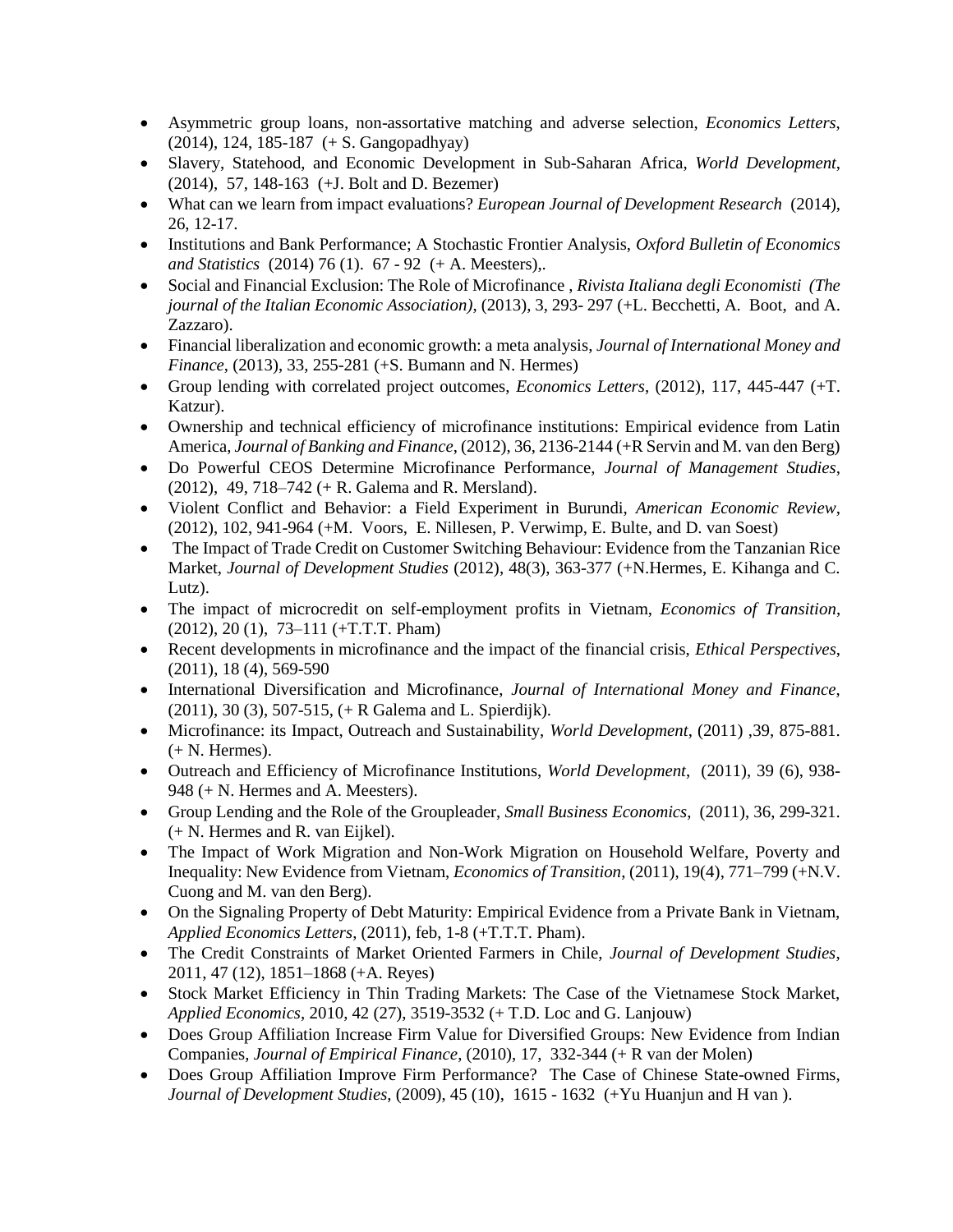- A Practical Approach to Validating a PD Model, *Journal of Banking and Finance*, (2009), 33 (4), 701-708 (+ Lydian Medema and Ruud Koning).
- Household Borrowing in Vietnam: A Comparative Study of Default Risks in Formal, Informal and Semi-Formal Credit, *Journal of Emerging Market Finance*, 2008, 7 (3), 237-263. (+T.T.T. Pham)
- Banking in Transition Economies: Does Foreign Ownership enhance Profitability?, *European Journal of Finance*, (2008), f14 (7-8) , 545-563. (+ I. Naaborg)
- Value Performance of European Bank Acquisitions, *Applied Financial Economics*, 2008, 18 (3), 185-198 (+I. Maslennikova).
- Bank Efficiency and Foreign Ownership: Do good Institutions Matter?, *Journal of Banking and Finance*, (2008), 32 (5), 834-844 (+ A. Meesters and I. Naaborg).
- State Capture, Income and Institutional Quality, *Applied Economics Letters*, (2008), 15, 423-426 (+M. Kemperman)
- The Empirics of Microfinance: What do we Know?, *Economic Journal*, (2007) 117 (517), F1-F11 (+N. Hermes).
- Does Foreign Ownership Foster Bank Performance, *Applied Financial Economics*, (2007), 17 (11), 881-889 (+ I. Naaborg).
- Legal Restrictions and Investment Growth, *Kyklos*, (2007), 60 (4), 575-600 (+B Scholtens).
- Lending Policies of Informal, Formal, and Semi-formal Lenders: Evidence from Vietnam, *Economics of Transition*, (2007), 15 (2), 181-209. (+T.T.T. Pham).
- Risk Behaviour and Group Formation in Microcredit Groups in Eritrea, *Research in Accounting in Emerging Economies*, (2007), 7, 215-245 (+ H.T. Mehrteab)
- Impact of Microfinance: A Critical Survey, *Economic and Political Weekly*, (2007) Feb 10 , 462- 465 (+ N. Hermes).
- On the Signalling Role of Debt Maturity, *The B.E. Journals of Theoretical Economics* (Topics), (2006) 6, 1, article 18, 1-32 (+.T.T.T. Pham).
- It Works; No, It Doesn't; Well, It Can, But that Depends….: 40 Years of Controversy over the Macroeconomic Impact of Development Aid, *Journal of International Development*, (2006), 18,  $1031-1050$  (+ S. Feeny, N. Hermes and M. Gillivray)
- Does the Group Leader Matter? The Impact of Monitoring and Social Ties of Groupleaders on the Repayment Performance of Group-Based Lending in Eritrea, *African Development Review*, (2006), 18 (1), 72-97 (+N. Hermes and H.T. Mehrteab).
- The Impact of Privatisation on Firm Performance in a Transition Economy: the Case of Vietnam, *Economics of Transition*, (2006), 14 (2), 349-389 (+ T.D. Loc and G. Lanjouw).
- On Signaling and Debt Maturity Choice, *Applied Financial Economics Letters*, (2006), 2 (4), 239- 243 (+ T.T.T. Pham)
- Foreign Direct Investment: Flows, Volatility and the Impact on Growth, *Review of International Economics*, (2006), 19 (3), 478-493 (+O. Morrissey).
- Does Foreign Bank Entry Really Stimulate Goss Domestic Investment?, *Applied Financial Economics*, (2006), 16 (8), 569-582 (+ V. Murinde)
- The Inverted U Hypothesis for the Effect of Uncertainty on Investment: Evidence from UK Firms, *European Journal of Finance*, (2006), 12 (2), 95-105 (+ V. Murinde)
- Peer Monitoring, Social Ties and Moral Hazard in Group Lending Programs: Evidence from Eritrea, *World Development*, (2005), 33 (1), 149-169 (+ N Hermes and H.T. Mehrteab)
- On Joint Liability Lending and the Peer Selection Effect, *Economic Journal*, (2005), 115, 1012- 1020 (+S Gangopadhay and M Ghatak)
- Is the Investment-Uncertainty Relationship Nonlinear? An Empirical Analysis for the Netherlands, *Economica* , (2005), 72 (286), 307-333 (+ H. Bo)
- Uncertainty and Growth of the Firm, *Small Business Economics*, 2005), 24, 381-391 (+ P. van Steen and E. Sterken)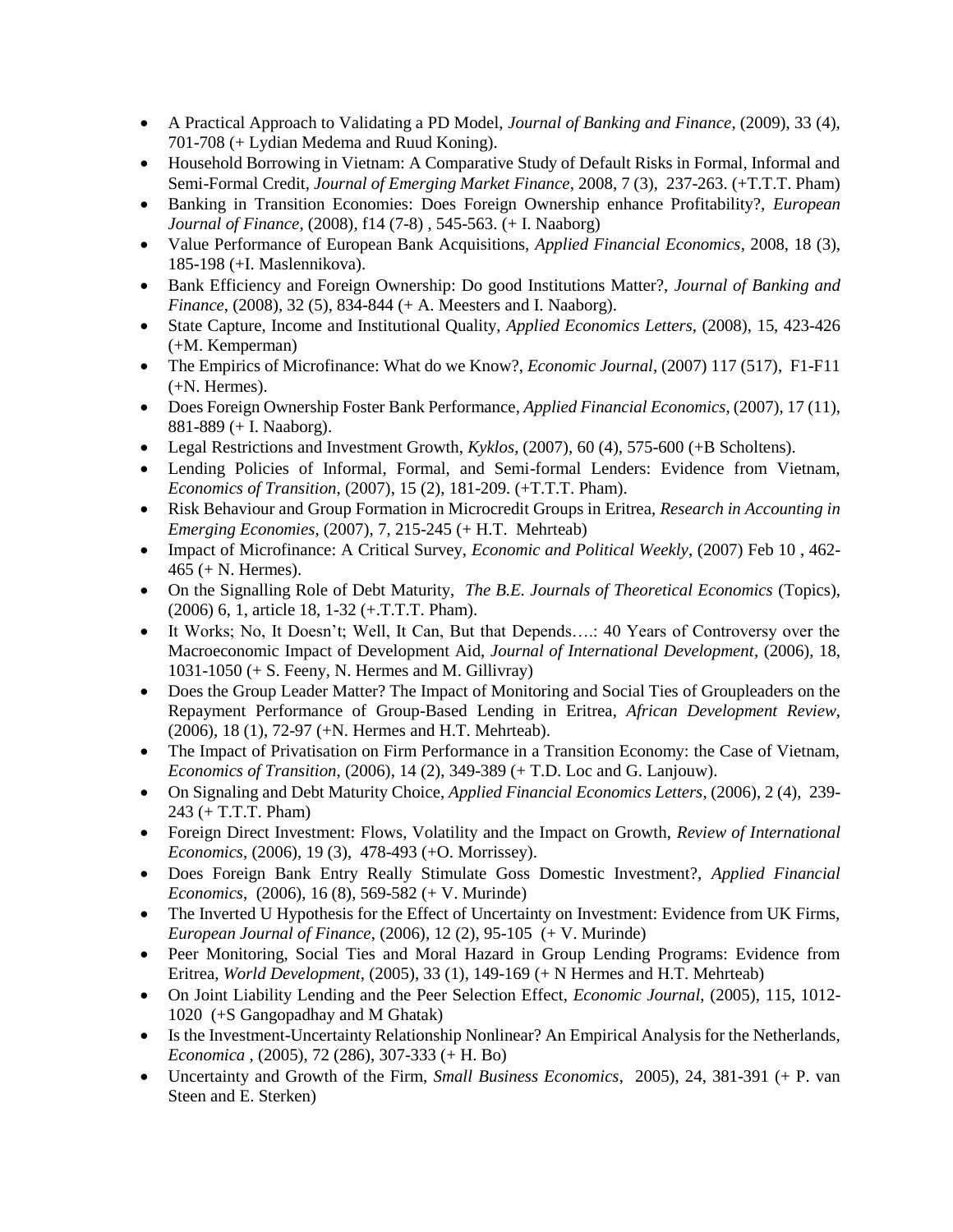- Do Reforms in Transition Economies Attract Foreign Bank Entry, *International Review of Finance*, (2005), 3, 213-232 (+ J. de Haan)
- The Short-term Effects of Foreign bank Entry on Domestic Banks: Does Economic Development Matter, *Journal of Banking and Finance*, (2004), 28 (3), 553-568. (+ N. Hermes)
- Introduction: Foreign Banks and Economic Transition, *Journal of Emerging Markets Finance*, (2004), 3 (2), 95-98.
- Foreign Bank Presence, Domestic Bank Performance and Financial Development, *Journal of Emerging Markets Finance*, (2004), 3 (2), 207-229. (+ N. Hermes)
- Growth, Financial Development, Societal Norms and Legal Institutions, *Journal of International Financial Markets, Institutions & Money*, (2004), 14 (2), 165-183. (+ H. Garretsen and E. Sterken)
- Business Groups, Financing Constraints and Investment: The Case of India," *The Journal of Development Studies*, (2003), 40 (2), 93-119. (+ R. van der Molen and S. Gangopadhyay)
- Determinants of Child Mortality, *The Journal of Development Studies*, (2003), 40, 101-118. (+ L Hamner and H. White)
- Foreign Direct Investment, Financial Development and Economic Growth. *The Journal of Development Studies*, (2003), 40, 142-163. (+ N. Hermes)
- Uncertainty and Financing Constraints*," European Finance Review (Current name: Review of Finance)*, (2003), 7, 297-321. (+ H. Bo and E. Sterken)
- The Option to Wait to Invest and Equilibrium Credit Rationing, *Journal of Money, Credit and Banking*, (2002), 34, 221-226. (+ E. Sterken)
- Monetary Transmission and Bank Competition in the EMU, *Journal of Banking and Finance*, (2002), 26, 2065-2075. (+ E. Sterken)
- Dutch Inventory Investments: Are Capital Market Imperfections Relevant?", *Applied Economics*, (2002), 34, 15-22. (+H. Bo, G. Kuper and and E. Sterken)
- Is the Uncertainty-Investment Link Non-Linear? Empirical Evidence for Developed Economies, *Weltwirtschaftliches Archive*, (2002), 138, 131-147.
- Asymmetric Information, Irreversible Investment and the Optimal Level of Investment, *Journal of Public Economics*, (2001), 79, 365-374. (+ E. Sterken)
- Are there Negative Returns to Aid?, *The Journal of Development Studies*, (2001), 37, 42-66. (+ H. White)
- Macroeconomic Effects of a currency devaluation in Egypt: An Analysis with a Computable General Equilibrium Model with Financial Markets and Forward-Looking Expectations, *Journal of Policy Modeling*, (2001), 23, 411-419. (+ M. Thissen)
- Changing the Conditions for Development Aid: A New Paradigm?, *The Journal of Development Studies*, (2001), 37, 1-17. (+ N. Hermes)
- Capital Flight and the Uncertainty of Government Policies, *Economics Letters*, (2001), 71, 377- 381. (+ N. Hermes)
- Financial Development, Uncertainty and Economic Growth, *De Economist*, (2001), 149 (3), 299- 312
- Demand Uncertainty and the Capital-Labour Ratio in Poland, *Emerging Markets Review* (2001), 2 184-197. (+ C. Green and V. Murinde)
- Foreign Transfers and Tropical Deforestation: What Terms of Conditionality?, *American Journal of Agricultural Economics*, (2000), 82, 389-399. (+ D. van Soest)
- Capital Flight and Political Risk, *Journal of International Money and Finance*, (2000), 19, 73-92. (+ N. Hermes and V. Murinde)
- Aid Instability as a Measure of Uncertainty and the Positive Impact of Aid on Growth, *Journal of Development Studies*, (2000), 36, 31-49. (+ O. Morrisey)
- Financial System Development in Transition Economies, *Journal of Banking and Finance*, (2000), 24, 507-524. (+ N. Hermes)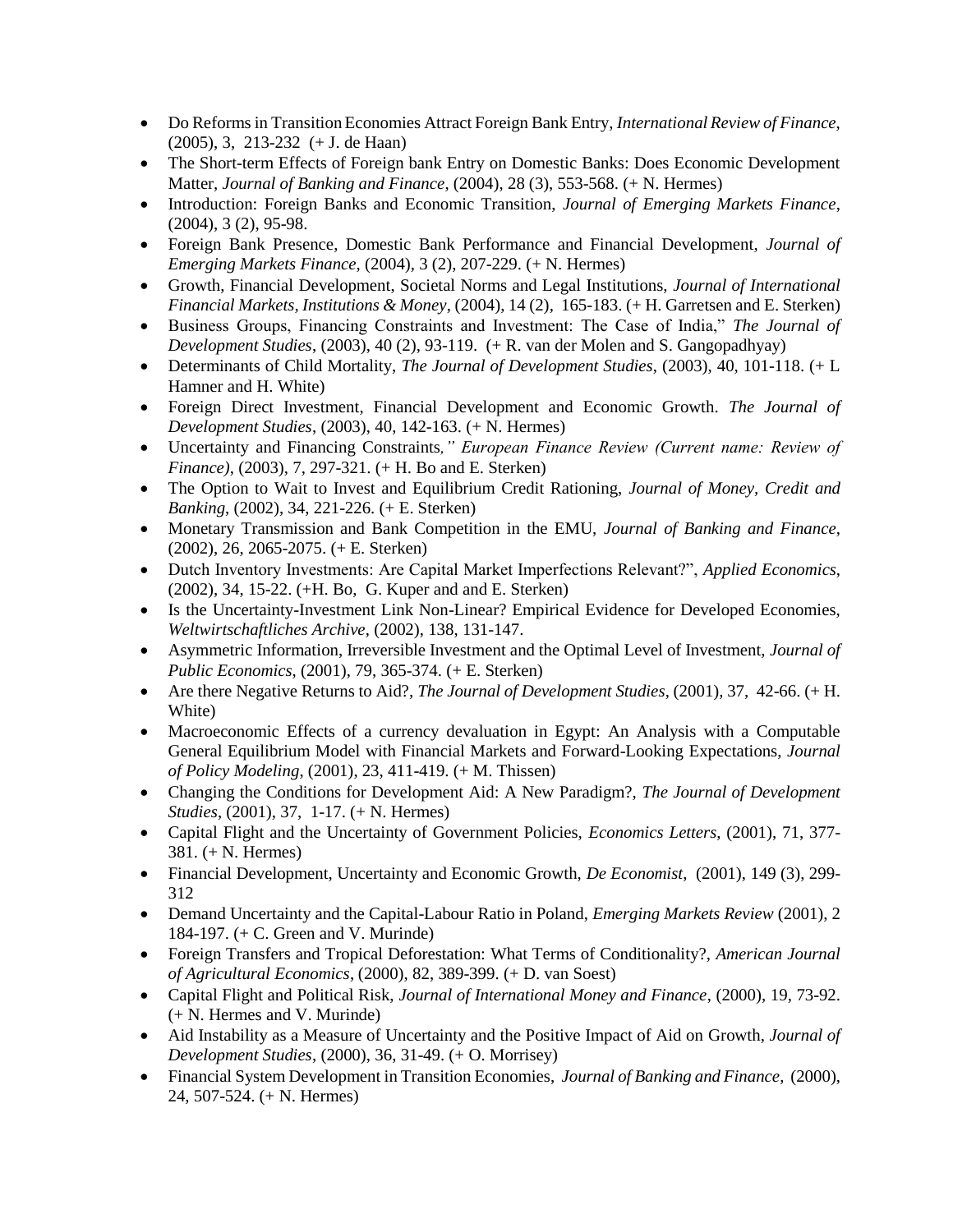- Aid Allocation, Poverty Reduction and the Assessing Aid Report, *Journal of International Development*, (2000), 12, 399-412. (+ H. White)
- Assessing Aid: A Manifesto for Aid in the 21st Century? *Oxford Development Studies*, (2000), 28, 5-17. (+ H. White)
- Capital Market Imperfections, Uncertainty and Corporate Investment in the Czech Republic, *Economics of Planning*, (2000), 33, 53-70. (+ E. Sterken)
- Does Uncertainty Affect Economic Growth? An Empirical Analysis, *Weltwirtschaftliches Archive*, (1999), 135, 379-396. (+ H. Bo and E. Sterken)
- Does the Revival of International Private Capital Flows Mean the End of Aid?: An Analysis of Developing Countries' Access to Private Capital, *World Development*, (1998), 26, 1221-1234. (+ H. White)
- Does Financial Liberalization Reduce Capital Flight?, *World Development*, (1998), 26, 1349-1368. (+ N. Hermes and V. Murinde)
- Banking Reform and the Financing of Firm Investment: An Empirical Analysis of the Chilean Experience, 1983-1992, *The Journal of Development Studies*, (1998), 34, 27-43. (+ N. Hermes)
- Financial Repression and Fiscal Policy, *Journal of Policy Modeling*, (1997), 19, 351-373. (+ K.L. Gupta)
- The Allocative Efficiency of the Formal versus the Informal Financial Sector, *Applied Economics Letters*, (1996), 3, 163-165.
- Allocative Efficiency and Financial Deregulation*, International Review of Economics and Finance*, (1996), 35-49. (+ K.L. Gupta)
- Comparative Aspects of the Magnitude and Determinants of Capital Flight in Six Sub-saharan African Countries, *Savings and Development*, (1996), 61-78. (+ N. Hermes and V. Murinde)
- Decompartmentalization: the Dismantling of Dutch Development Co-operation?," *TESG (Tijdschrift voor Economische en Sociale Geografie)*, (1995), 86, 303-308.
- Foreign Exchange Constraints and Developing Countries, *Economic Modelling*, (1995), 12, 179- 191.
- The Impact of the Brady Plans on Debt Reduction and Short-Term Economic Growth," *Savings and Development*, (1995), 2, 175-190 (+ J.C. Berthelemy).
- Financial Liberalization, Foreign Aid and Private and Public Investment*, Public Finance*, (1994), 3, 373-384. (+ K.L. Gupta)
- Recipient Government Behaviour and the Effectiveness of Development Aid, *De Economist*, (1993), 4, 543-562.
- Trade, Capital and the Transition in Central Europe, *Applied Economics*, (1993), 25, 891-903. (+P.A.G. Bergeijk)
- The Magnitude and Determinants of Capital Flight: the Case for Six Sub-Saharan African Countries, *De Economist*, (1992), 140, 515-530. (+ N. Hermes)
- A Model of Rural-Urban Conflict in Developing Countries, *De Economist*, (1992), 1, 83-108.
- Official Finance Requirements in the 1990s, *World Development*, (1991), 19, 497-511.(+ P.A.G. Bergeijk)
- The Determinants of Developing Countries' Access to the International Capital Market, The *Journal of Development Studies*, (1991), 28, 86-103. (+ P.A.G. Bergeijk)
- International Policy Co-ordination and European Wage Rigidity, *De Economist*, (1989), 137, 76- 90.(+ H. Garretsen)

### *Books authored (in English)*

- Capital Market Imperfections, Uncertainty and Investment, 2001, Edward Elgar ( + H. Bo and E. Sterken)
- Financial Reforms in Eastern Europe: A Policy Model For Poland, 1998, Routledge (+ K.L. Gupta)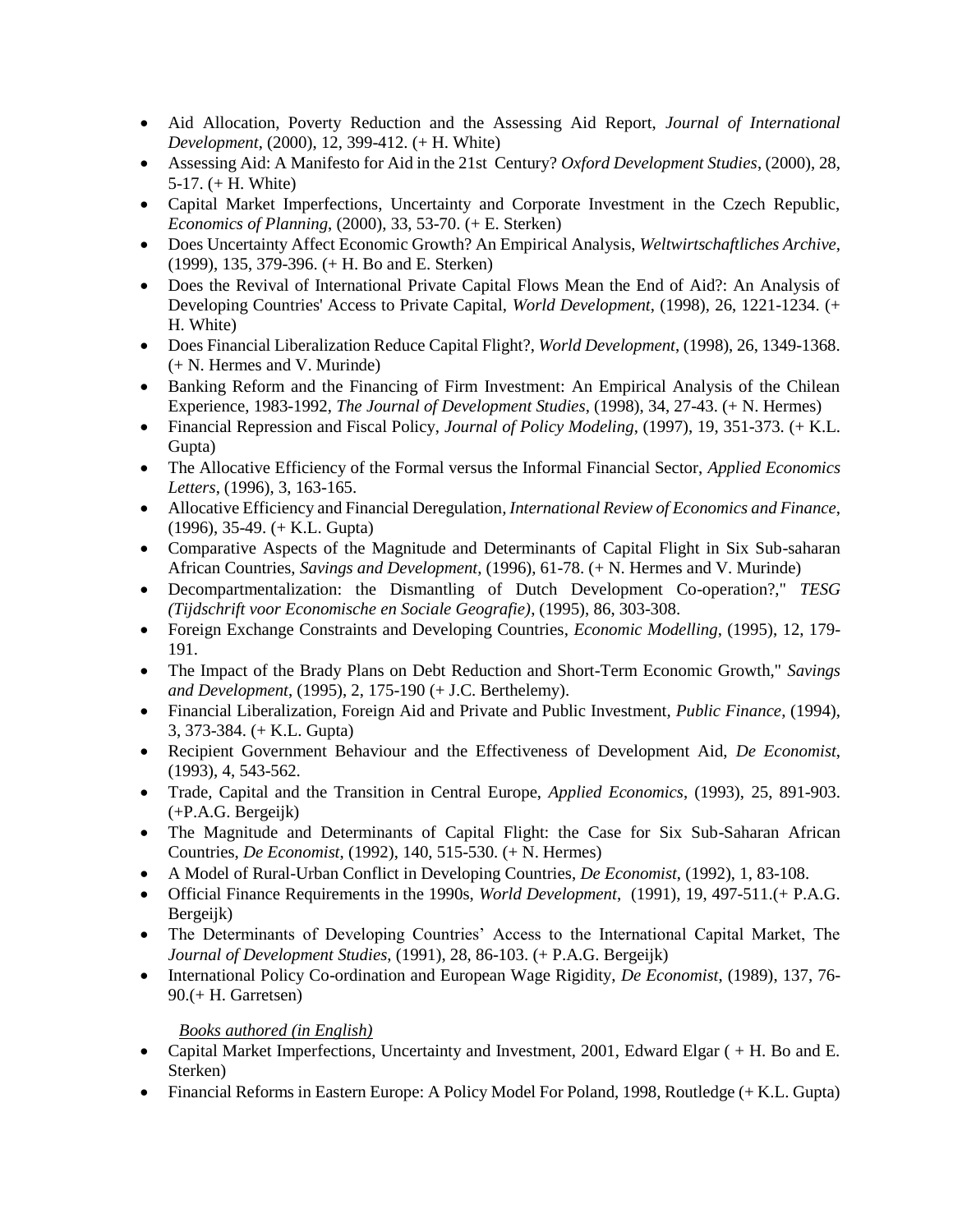- Financial Liberalization and Investment, 1996, Routledge (also published in Chinese,  $2001, + K.L$ . Gupta).
- Structural Adjustment in sub-Saharan Africa, 1996, Longman.
- External Finance and Development, 1993, Ph.D.-Thesis, Wolters-Noordhoff, Groningen.

#### *Books edited (in English)*

- Contemporary issues in Development Finance, Routledge, 2021 (+ J.Y. Abor and C.K.D. Adjasi)
- Paths for Sustainable Economic Development: Festschrift for Shubhashis Gangopadhyay., 2017 (+ S. Sjogren and C. Wihlborg)
- Changing the Conditions for Development Aid: A New Paradigm?, 2001, Frank Cass (+ N.Hermes).
- Financial Development and Economic Growth: Theory and Experiences from Developing Economies, 1996, Routledge (1996) (also published in Chinese, + N. Hermes).

#### *Contributions to books*

- Introduction to Contemporary Issues in Development Finance, in J.Y. Abor, C.K.D. Adjasi and R. Lensink (eds.). *Contemporary issues in Development Finance,* Routledge, , Chapter 1, 1-20 (+ J.Y. Abor and C.K.D. Adjasi)
- Microfinance and Development, in J.Y. Abor, C.K.D. Adjasi and R. Lensink (eds.), Contemporary issues in Development Finance, Routledge, Chapter 3, 51-73 (+N. Hermes)
- Remittances in Development, in J.Y. Abor, C. K.D. Adjasi and R. Lensink (eds.). *Contemporary issues in Development Finance,* Routledge, Chapter 5, 104-169 (+H. Fromell and T. Grohmann),
- Microfinance services and women's empowerment, in: Leire, S.J., J. L. Retolaza and L. Van Liedekerke (eds), *International Handbooks in Business Ethics*. Handbook on Ethics in Finance. Springer, in press (+N. Hansen, and M. Huis).
- Can We Improve the Impact of Microfinance? A Survey of the Recent Literature and Potential Avenues for Success, in A. N. Berger, P. Molyneux and J. O. Wilson J (eds), *Oxford Handbook of Banking*, Oxford University Press, 2019, Chapter 13, 404-431 (+ E. Bulte).
- Microfinance-Plus: A Review and Avenues for Research, in M. Hudon, M. Labie and A, Sfaraz (eds.), *Research Agenda for Financial Inclusion and Microfinance*, Edward Elgar: Cheltenham, 2019. Chapter 9: 111-125 (+ A.Garcia).
- Financial Development and the Efficiency of Microfinance Institutions, in Spence, L.J., Frynas, J.G., Muthuri, J. and Navare,J (eds) *Research handbook on small business social responsibility*, Edward Elgar, 2018, 177-206 (+ N. Hermes and A. Meesters).
- Financial liberalization and capital flight: Evidence from the African continent, in Ajayi, I., and L. Ndikumana (eds.), *Capital flight from Africa: Causes, Effects and Policy Issues*, Oxford University Press, Oxford, 2015, 164-199 (+ N. Hermes).
- The impact of international remittances on income, work, efforts, poverty, and inequality: evidence from Vietnam Household living standard surveys, in Cull, R., A. Demirguz-Kunt and J. Morduch (eds.), *Banking the World*, MIT Press, Cambridge, Massachusetts (+N.V. Cuong, and M. van den Berg), 2013, 267-305.
- Governance and microfinance institutions, in J.R. Barth, L. Chen and C.G. Wihlborg (Eds.), *Research handbook on international banking and governance*, Edward Elgar, 2012, 565-578 (+R. Galema and R. Mersland).
- Social Investment in Microfinance: the Trade-off Between Risk, Return and Outreach to the Poor, in Beatrice Armendariz and Marc Labie (eds): *Handbook of Microfinance*, World Scientific, NY, 2011, 367-382 (+R. Galema).
- The Financial Crisis and Microfinance, in Hans van Trijp and Paul Ingenbleek (eds): *Markets, Marketing and Developing Countries: Where we Stand and Where we are Heading*, Wageningen Academic Publishers, 2010, 138-146 (+ E. Bulte and S. Huijsman).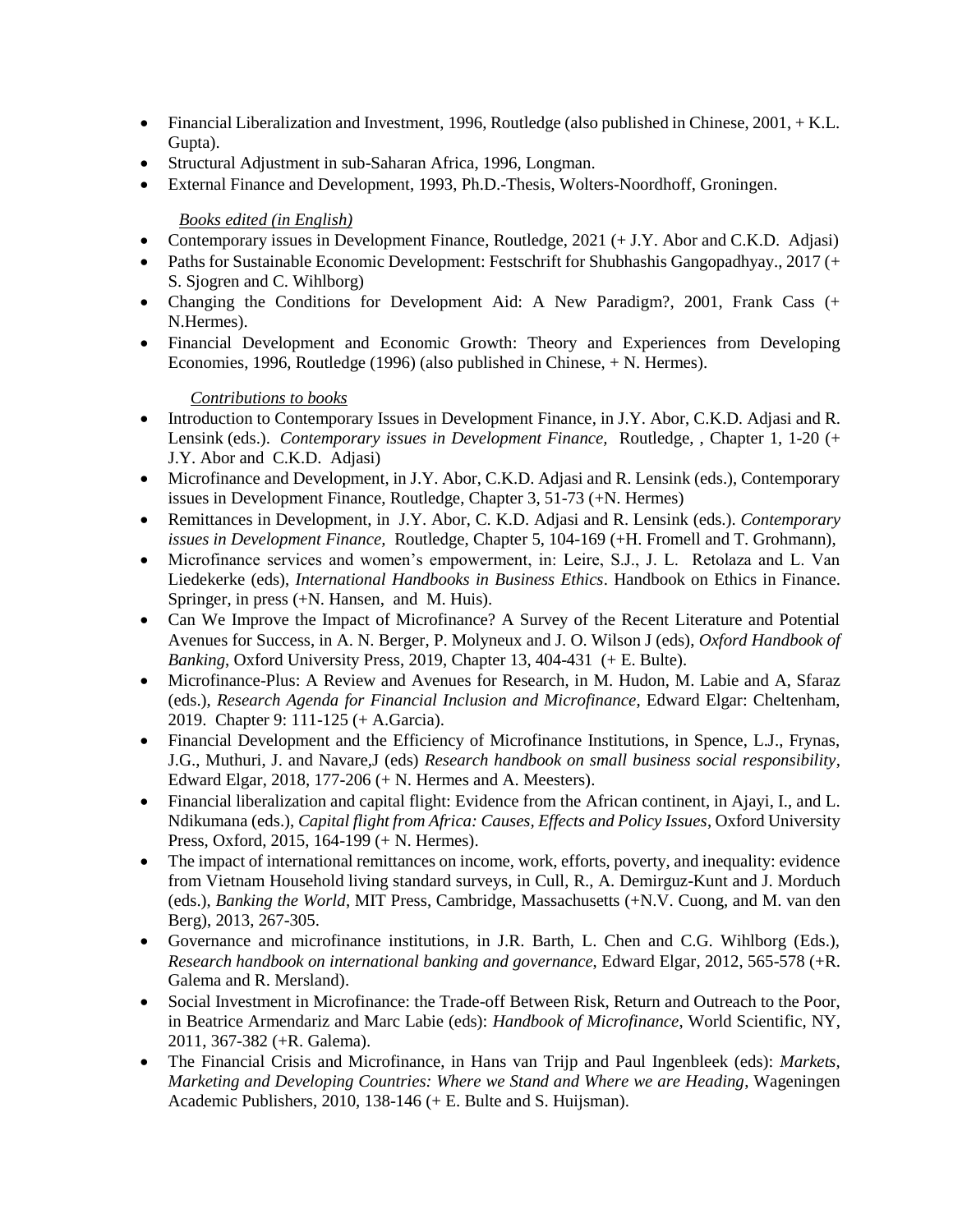- Remittances and Financial Inclusion in Development, in Tony Addison and George Mavratos (eds.): *Development Finance in The Global Economy: The Road Ahead*, Studies in Developemnt Economics and Policy, Palgrave Macmillan, New York, 2008, 236-263 (+H. S. Toxopeus).
- The Determinants of Loan Contracts to Business Firms: Empirical Evidence from a Private Bank in Vietnam, in George Mavratos (ed.): *Domestic Resource Mobilization and Financial Development*, Studies in Development Economics and Policy, Palgrave Macmillan, New York, 2008, 229-265 (+T.T.T. Pham).
- Does Financial Liberalization Influence Saving, Investment and Economic Growth? Evidence From 25 Emerging Market Economies, 1973-96, in Basudeb Guha Khasnobis and George Mavratos (eds.): Financial Development, Institutions, Growth and Poverty Reduction, Studies in Development Economics and Policy, Palgrave Macmillan, New York, 2008, 164-190 (+ N. Hermes).
- Financial Liberalization in Vietnam: Impact on Loans from Formal, Informal and Semi-Formal Providers, in B. Guha Khasnobis, R. Kanbur and E. Ostrom (eds.): *Linking the Formal and Informal Economy: Concepts and Policies*, Oxford University Press, Oxford, 2006, 145-162 (+M. McGillivray and T.T.T. Pham).
- Financial Development, Inflation Uncertainty and Growth Volatility, in M. Bagella, L. Becchetti and I. Hasan (eds): *Transparancy, Governance and Markets*, 2006, Elsevier, Amsterdam, 95-112 (+B. Scholtens).
- Does Aid Work? New Evidence from Recent Empirical Studies, in A. S. Huque and H. Zafarullah (eds.): *Handbook of International Development Governance*, 2005, Francis and Taylor, 163-182 (+N. Hermes).
- Fiscal Policy and Private Investment in Less Developed Countries, in: T Addison and A. Roe (eds): *Fiscal Policy for Development, Poverty, Reconstruction and Growth*, 2004, Palgrave Macmillan, 177-198 (+N. Hermes).
- Flight Capital and its Reversal for Development Financing, in: M. Odedokun (ed.): *External Finance for Private Sector Development*, 2004, Palgrave Macmillan, 207-234 (+N.Hermes and V. Murinde).
- Capital Flight: the Key Issues, in: A.W. Mullineux and V. Murinde (eds.): *Handbook of International Banking*, 2003, Edward Elgar, 516-546 (+ N. Hermes and V. Murinde).
- Recent Advances in Economic Growth: A Policy Perspective, in: M.S. Oosterbaan, T. de Ruyter van Steveninck and N. van der Windt (eds): *The Determinants of Economic Growth*, 2000, Kluwer Academic Publishers , 235-266 (+ G. Kuper).
- The Magnitude and Determinants of Capital Flight in Eastern Europe,in: A. Mullineux and C. Green*: Economic Performance and Financial Sector Reform in Central and Eastern Europe: Capital Flows, Bank and Enterprise Restructuring*, 1999, Cheltenham, Edward Elgar, 243-255 (+ N. Hermes and V. Murinde).
- Financial reforms in Poland: An Analysis with a Computable General Equilibrium Model, in: A. Mullineux and C. Green: *Economic Performance and Financial Sector Reform in Central and Eastern Europe: Capital Flows, Bank and Enterprise Restructuring*, 1999, Cheltenham, Edward Elgar, 164-182.
- Financial Development and Economic Growth: Evidence from Latin America, in C. Auroi (ed.), *Latin American and East European Economies in Transition: A Comparative View*, 1998, Frank Cass , 61-84 (+ N. Hermes).
- Regulatory Change and the Allocation of Finance: the Role of Business Conglomerates in Chile, 1983-1992, in J. Doukas, V. Murinde and C. Wihlborg: *Financial Sector Reform and Privatization in Transition Economies*, 1998, North Holland, Amsterdam, 217-239 (+ N. Hermes).
- Foreign Aid and Growth: A Simulation Model," in S.D. Gupta and N.K. Choudhry, *Dynamics of Globalization and Development*, 1997, 15-40 (+ K.L. Gupta)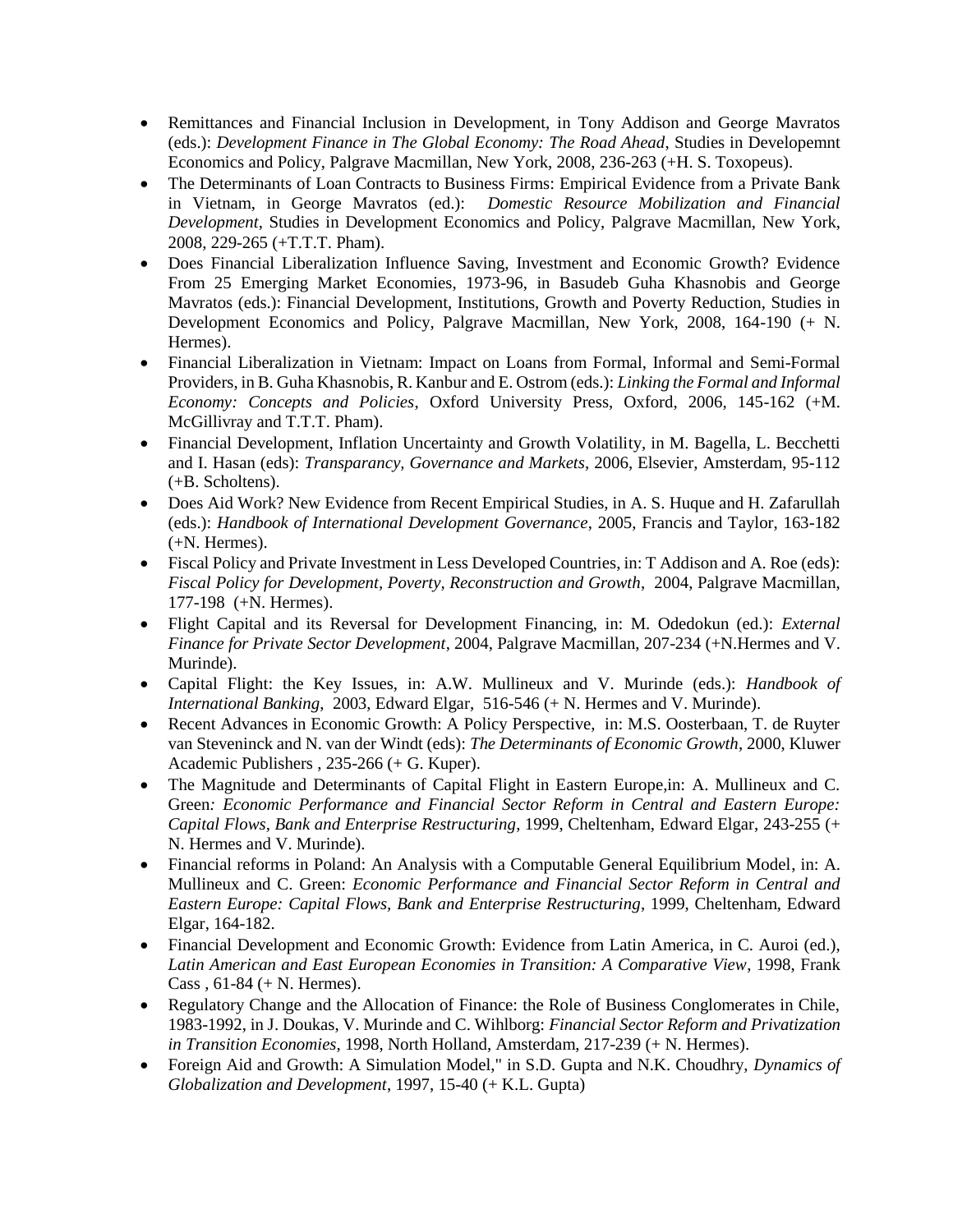- Financial Reforms and Commercial Bank Behavior in Poland, in K.L. Gupta, *Experiences with Financial Liberalization*, 1997, Kluwer, 217-240 (+ K.L. Gupta).
- Can Deposit Insurance Help to Establish a Stable Banking System during the Transition Process? in: Tadeusz Kowalski (ed.), *Financial Reform in Emerging Market Economies: Quantitative and Institutional Issues*, 1997, Poznan, Poznan University Press, 67-93 (+ N. Hermes).
- Interest Rate Deregulation and Investment: A Simulation Study, in: N. Hermes and R. Lensink: *Financial Development and Economic Growth: Theory and Experiences From Developing Economies*, 1996, Routledge, 192-218 (+ K.L. Gupta).
- Rozwoj Sektora Finansowego w Polsce: Podjscie Symulacyjne i Wstepna specyfikacja Modelu (Financial Sector Development in Poland: Outline of a Simulation Approach with Preliminary Model Specification)," in A. Jancr and T. Kowalski (eds.), *Reformy Finansowe W Krajach Tworzacych Gospodarke Rynkowa (Financial Reform in Emerging Market Economies: Models and Empirical Studies)*, 1996, Akademia Ekonomiczna W Poznaniu, Poznan, 51-83 (+ K.L. Gupta).
- Introduction, in N. Hermes and R. Lensink: *Financial Development and Economic Growth: Theory and Experiences From Developing Economies*, 1996, Routledge, 1-6 (+ N. Hermes).

#### *Scientific Publications in Dutch*

- Beter evalueren van hulp vergroot de impact ervan, *Economische Statistische Berichten* (ESB), 2020, 11 Februari, (+ E. Bulte)
- Microfinanciering en de financiële crisis, *Economische Statistische Berichten* (ESB), 2009, 4572, 694-696 (+S. Huijsman).
- Helpt microkrediet: Een kritische beschouwing, *Economische Statistische Berichten* (ESB), 2007, 45133, 388-391 (+N. Hermes).
- Groepsleningen: Een oplossing voor informatieproblemen op de kredietmarkt?, *Tijdschrift voor Politieke Economie*, 2005, 26 (3), 52-64.
- De invloed van wettelijke restricties op investeringsgroei: een onderzoek aan de hand van bedrijfsgegevens, *Maandschrift Accounting en Bedrijfseconomie* (MAB), Mei 2004, 233-239 (+ F Bergsma en B. Scholtens).
- Financiële ontwikkeling en economische groei, *Financiële en Monetaire Studies*, 2001, 19, 4, Wolters-Noordhoff (+ B. Scholtens and E. Sterken).
- Nobelprijs: Baanbrekende analyse marktimperfecties, *Economisch Statistische Berichten* (ESB), 86 (2001), 804-806. (+ B. Heijdra and E. Sterken)
- Armoede en structurele aanpassingen in Afrika ten zuiden van de Sahara , in: E. de Jong, *Naar Gelijkwaardige Partners?: Aanzetten tot een Christelijk Geinspireerde Visie op de Positie van Arme Landen*, 1998, Van Gorcum, Assem, 146-165 (+ T. Killick and H. White).
- Aandelenmarkten in emerging markets: Mogelijkheden voor Nederlandse beleggers? *VBA Journaal*, 13 (1997), 2-8. (+ F.J. van Mulligen)
- Structurele aanpassingen in Africa ten zuiden van de Sahara: een overzicht, *Maandschrift Economie*, 59 (1995), 120-141. (+F. Vijselaar)
- Directe investeringen in ontwikkelingslanden, *Economische Statistische Berichten* (ESB), 76 (1991), 1128-1131. (+ M Antuma)
- Internationale kredietwaardigheid, *Economische Statistische Berichten* (ESB), LXXIV (1989), 389-393. (+ P.A.G. van Bergeijk)

### **19. Ph. D Supervision:**

#### *Defended*

Niels Hermes: Financial markets and the role of the government in Chile (December 7, 1995).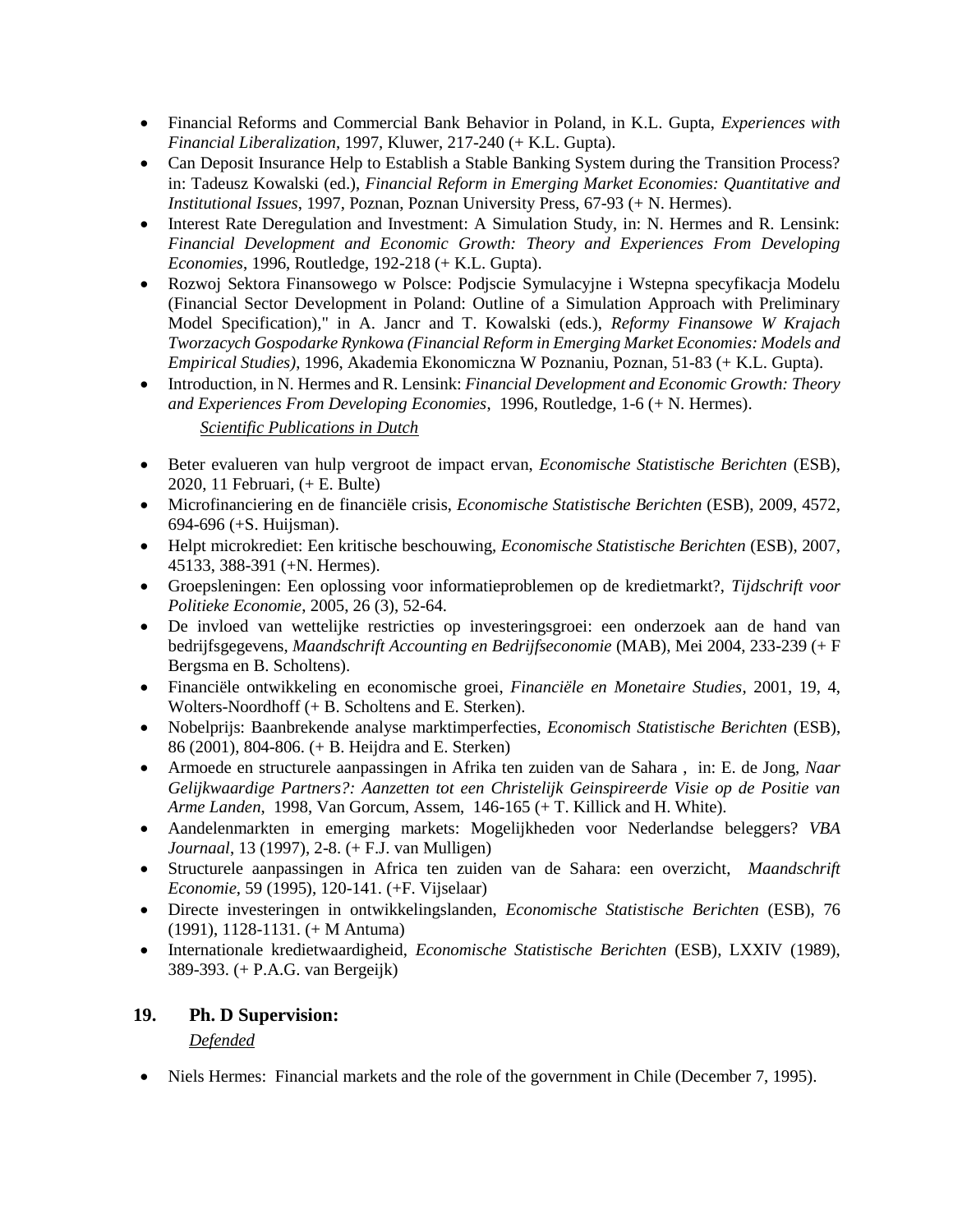- Mark Thissen: Building financial CGE models: data, parameters, and the role of expectations. A financial CGE model for Egypt (2000).
- Hong Bo: Corporate Investment under uncertainty in the Netherlands (April 12, 2001).
- Habteab T. Mehrteab: Adverse selection and moral hazard in group based lending: evidence from Eritrea (February 10, 2005).
- Remco van der Molen: Business groups, investment and firm value: empirical studies on India (2005).
- Bereket Araya: Poverty and natural resource management in the Central Highlands of Eritrea (2005).
- Loc Truong Dong: Equitisation and stock-market development: the case of Vietnam (2006).
- Pham Thi Thu Tra: Essays on borrowing and debt contracting: a theoretical analysis and empirical evidence for Vietnam (September 21, 2006).
- Ilko Naaborg: Foreign bank entry and performance, with a focus on Central and Eastern Europe (February 22, 2007).
- Arvid Hoffman: Essay on the social dimensions of investor behavior (November 29, 2007).
- Nguyen Viet Cuong: Essays on impact evaluation: new empirical evidence from Vietnam (October 28, 2009).
- Aljar Meesters: Efficiency of financial institutions: A stochastic frontier approach (December 3, 2009).
- Jutta Bolt: Explaining long-run economic development in Africa: Do initial conditions matter? (March 11, 2010).
- Huanjun Yu: Ownership Type, Business Groups, and Corporate Performance: Evidence from Chinese Listed Firms (June 17, 2010)
- Ernest Kihanga: Trade credit in the Tanzanian rice market (October 14, 2010)
- Uyen Nguyen.Lam Thu: Trade credit in Vietnam (April 21, 2011).
- Rients Galema: Microfinance as a Socially Responsible Investment (September, 2011).
- Alvaro Reyes: Credit Constraints in Rural Financial Markets in Chile: Determinants and Consequences (November 15, 2011)
- Roselia Servin Juarez: Essays on Microfinance in Latin America (November 20, 2012)
- Tomek Katzur: Essays on Asset Allocation and Diversification (April 2013)
- Nhung Vu: Microfinance and poverty reduction in Vietnam (November 2014).
- Silke Bumann: Essays on Financial Liberalization (July 2015)
- Emanuel Barnea: Monetary Policy and Financial Stability in a Banking Economy: Transmission Mechanism and the Capital Markets (December 2015).
- Li Linyang: Financial inclusion: progress, motivations and impact (June 2017)
- Suthinee Supanantaroek: Essays on the impact of financial education on financial behavior (July 2017)
- Peter IJtsma: Financial stability, economic growth, and the banking sector (November 2017)
- Marloes Huis: Women's empowerment in the context of microfinance services (October 2018)
- Steffen Eriksen: Impact Evaluations, Bias and Bias Reductions (November 2018)
- Temesgen Belissa: Shocks, Insurance and Welfare: Evidence from Field Experiments in Ethiopa (Wageningen, 12 March 2019).
- Sayed S. Ahmad: Experiments and Quasi-Experiments in Islamic Microfinance: New evidence on outreach, use and savings (Groningen, 17 December 2020)
- Adriana Garcia: New Perspectives on Microfinance: The importance of microcredit plus and the Role of internal constraints (Groningen, 25 October 2021).
- Yiqing Peng: Essays on Financial Development and Financial Inclusion (Groningen, 8 November 2021).

*In progress*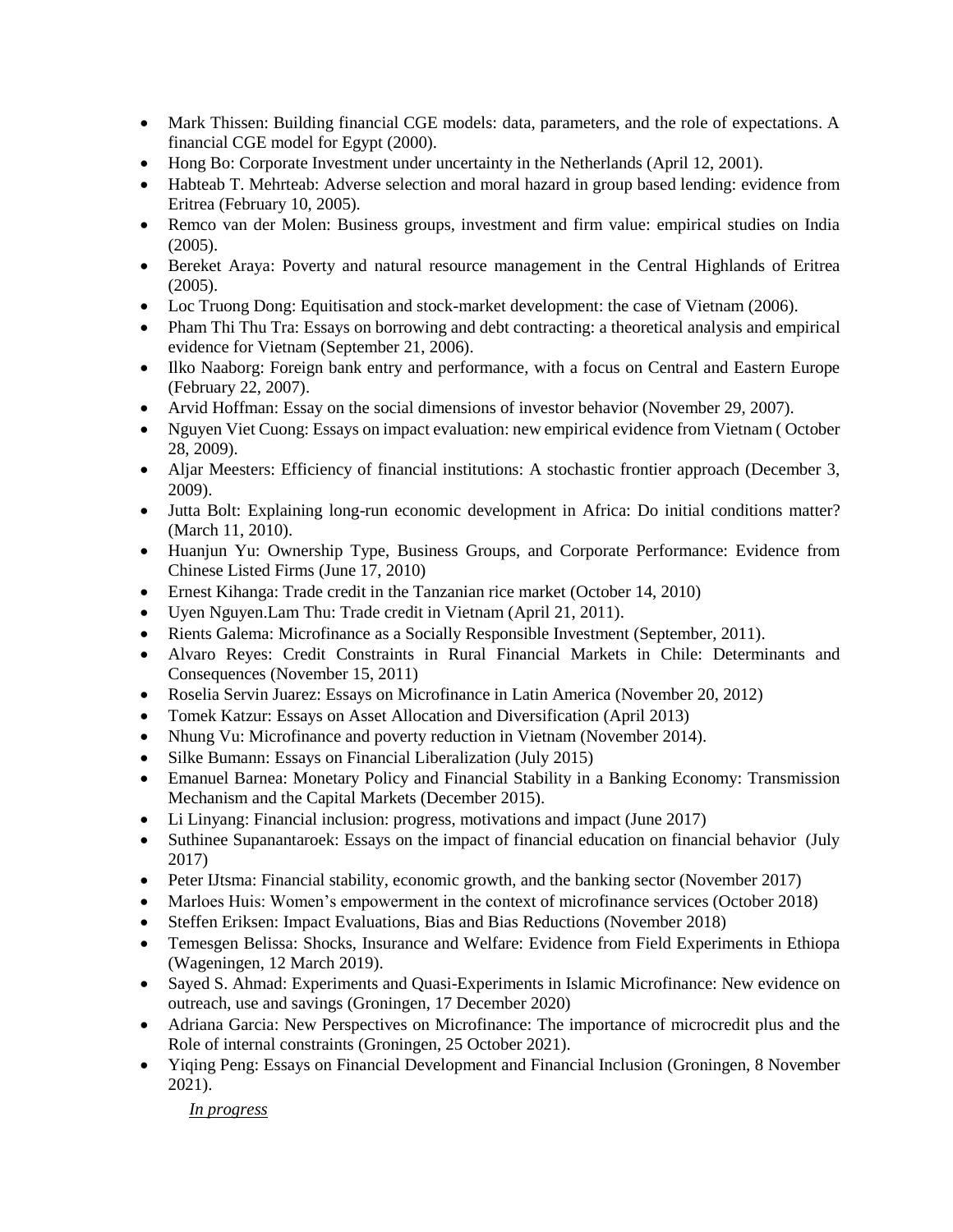- Aussi Sayinzoga: Microfinance and Financial Literacy in Rwanda.
- Zubeda Chande: Micropensions in Tanzania.
- Diana Kos: Information systems and access to credit for cocoa farmers in Ghana.
- Batkhuyag Myagmar: Microfinance in Mongolia
- Tobias Grohmann: Migration and inequality
- Amy Underwood: Analysing programs to improve savings in South Africa
- Shambachew Omer Hussen: Mobile Banking and Financial Inclusion in Ethiopia.
- Zinzi Pardoes: Non-communicable diseases
- Manuela Fritz: Towards cost-effective prevention of non-communicable diseases in Southeast Asia

#### **20. PhD reading committee**

- External examiner of PhD thesis of Robert Osei: Essays on Development Aid to Ghana (May 2001, University of Nottingham, UK).
- PhD committee of Balibie Serge Auguste Bayala: La Bourse Regionale des Valeurs Mobilieres en Afrique de L'Ouest (2002, University of Groningen, The Netherlands).
- PhD committee of Le Khuong Ninh: Investment of Rice Mills in Vietnam (2003, University of Groningen, The Netherlands).
- PhD committee of Simon Feeney: Essays on Development Aid (2003, University of Deakon, Australia)
- PhD committee (external referent) of Klaus Hammes : Essays on Capital Structure and Trade Financing (2003, Gothenburg Business School, Sweden).
- External examiner of PhD thesis by Theophano Patra: Essays on Stock Market Efficiency: The Case of Greece (2004, University of Birmingham, UK).
- PhD committee of Yinghong Chen: Essays on Voting Power, Corporate Governance and Capital Structure (2004, Gothenburg Business school, Sweden).
- External examiner of PhD thesis by Quach Manh Hao: Access to finance and poverty reduction: an application to rural Vietnam (April 2005, University of Birmingham, UK).
- PhD committee of Roelof Salomons: An Economic, Empirical, and Emerging Perspective on the Equity Risk Premium (June 2005, University of Groningen, The Netherlands).
- PhD committee of Neeltje van Horen: Economic Effects of Financial Integration for Developing Countries (September 2005, University of Amsterdam, The Netherlands).
- PhD committee of Ralph De Haas: Multinational Banks and Credit Growth in Transition Economies (2005).
- PhD committee of Le Thai Thuong Quan: The Impact of FDI on Income Distribution in Vietnam, 1990-2000 (October 2006, ISS, The Hague).
- PhD committee of H. Sunarto: Understanding the Role of Bank Relationships, Relationship Marketing, and Organizational Learning in the Performance of Peoples Credit Bank (2007, Vrije Universiteit Amsterdam).
- PhD committee of R Jong-A-Pin: Essays on Political Instability: Measurement, Causes and Consequences (June 2008, University of Groningen, The Netherlands).
- PhD committee of Nguyen Thu Thuy: Capital Structure, Strategic Competition and Governance (November 2008, Erasmus University Rotterdam, The Netherlands).
- PhD committee (external examiner) of Syed Abdul Hamid: Can Micro Health Insurance Improve the Health and Economic Status of the Rural Poor? A Study in Bangladesh (October 2008, University of Sheffield, UK).
- PhD committee of Dirk-Jan Koch: Aid from International NGOs: Blind Spots on the Aid Allocation Map (February 2009, Radboud University Nijmegen, The Netherlands).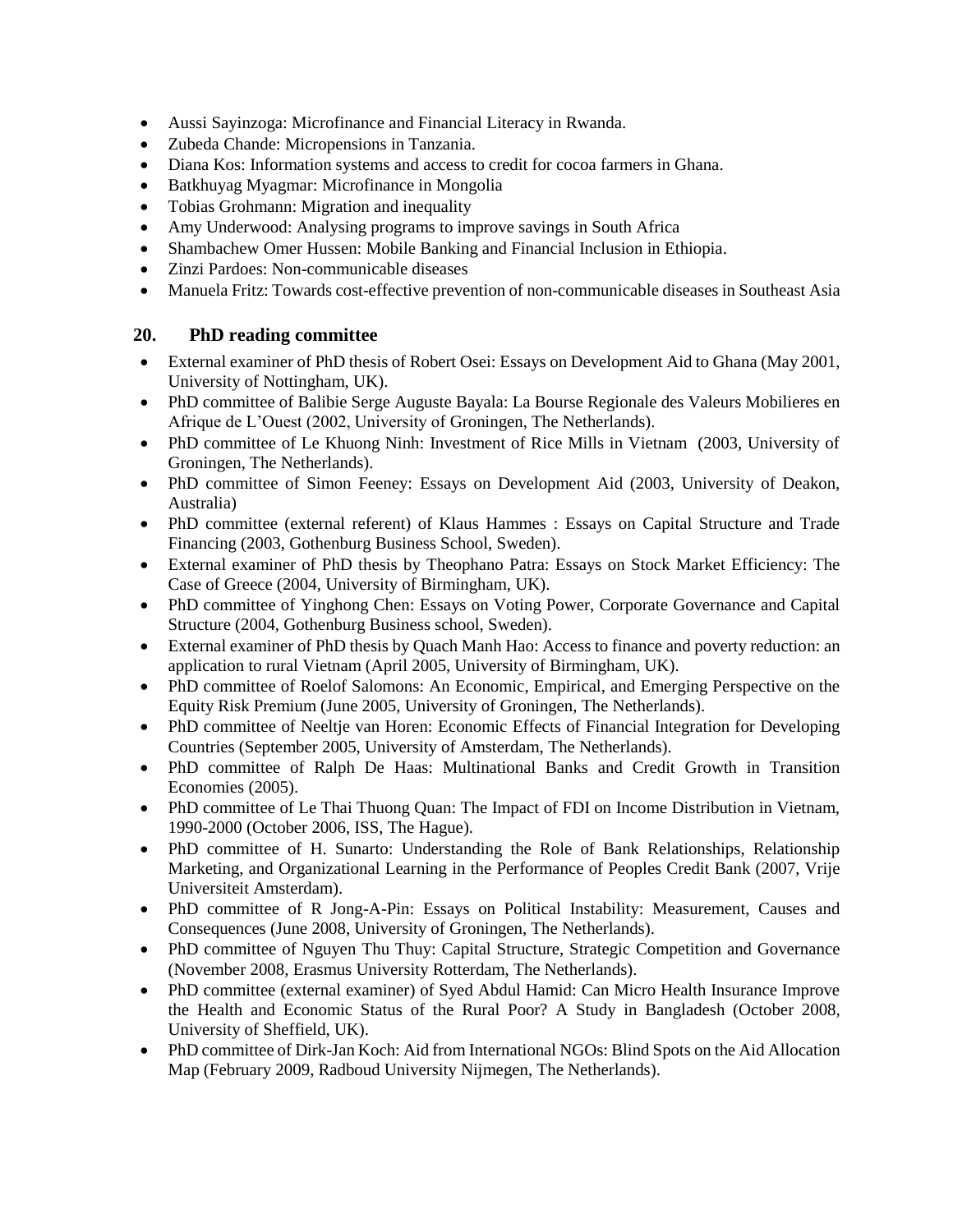- PhD Committee (external examiner) of Ronelle Burger: Examining the Effectiveness of Proposed Solutions for Information Asymmetry Problems in the Ugandan NGO Sector (May 2009, University of Nottingham, UK).
- PhD committee T. Pogosyan: Essays on Foreign Ownership in Transition Banking (October 2009, University of Groningen, The Netherlands).
- PhD committee G. Berhane Tesfay: Econometric Analyses of Microfinance Credit Group Formation, Contractual Risks, and Welfare Impacts in Northern Ethiopia (September 2009, Wageningen University, The Netherlands).
- PhD committee Pham le Thong: Determinants of Child Health and Contraceptive Use in Vietnam: A Microeconometric Analysis (November 2009, University of Groningen, The Netherlands).
- PhD committee Tanveer Shezad (December 2009, University of Groningen, The Netherlands).
- PhD committee Le Tan Nghiem (April 2010, Institute of Social Studies, The Netherlands).
- External examiner of PhD thesis by Maren Duvendack: Smoke and Mirrors: Evidence from Microfinance Impact Evaluations in India and Bangladesh (December 2010, University of East Anglia, UK).
- PhD committee Remco van Eijkel: Competition and Strategic Behavior in Energy Markets (2011, University of Groningen, The Netherlands).
- PhD committee Hong Anh Thi Tu: Health economics of new and under used vaccines in developing countries (2011, University of Groningen, The Netherlands).
- PhD committee Merima Abdella Ali: Industrial Clusters and Social Networks and their Impact on the Performance of Micro and Small-Scale Enterprises: Evidence from the Handloom Sector in Ethiopia (2012, Wageningen University, The Netherlands)
- PhD committee Karlijn Morsink: Weathering the Storm: The demand for and impact of microinsurance (September 2012, University of Twente)
- PhD committee Nsubili Isaga: Entrepreneurship and the Growth of SMEEs in the Furniture Industry in Tanzania (June 2012, VU University Amsterdam).
- PhD committee Tagel Gebrehiwot Gidey: Food security policy: does it work? Does it help? (December 14, 2012, University of Twente)
- PhD committee Francis Weyzig: Taxation and Development: Effects of Dutch tax policy on taxation of multinationals in developing countries (2013, Radboud University Nijmegen)
- PhD committee Delwar Hossain: Essays on Capital Inflows and Economic Development (2014, Arndt-Corden Department of Economics. The Australian National University)
- PhD commitee Lukasz Marc: The impact of Aid on Total Government Expenditures (2014: VU Amsterdam)
- PhD committee Anastasia Cozarenco: Essays on Microfinance in Developed Economies (2014: Aix-Marseille Universite: Faculté des Sciences Economiques et de Gestion)
- PhD committee Jakob Bosma (2014: University of Groningen, The Netherlands)
- PhD committee Maria Antonieta Sucre Reyes: Finance, Growth, and Social Fairness: Evidence for Latin America and Bolivia (2014: Tilburg University)
- PhD committee Muhammad Omer: Selected Topics in International Monetary Economics (2014: University of Groningen, The Netherlands)
- PhD committee Matteo Millone: Poor lending (2015: Maastricht University School of Business and Economics).
- PhD committee Wameq A. Raza: Evaluations of social safety-nets in Bangladesh and India (2016: Erasmus University Rotterdam)
- PhD committee Emiel Eijdenberg: 'Small business growth in East African Least Developed Countries: Unraveling the role of the small business owners' (2016: VU Amsterdam)
- PhD committee Caroline van Dulleman: The Politics of Aging: The Risk of Old Age Poverty in Emerging Countries (2017 Vrije Universiteit Amsterdam)